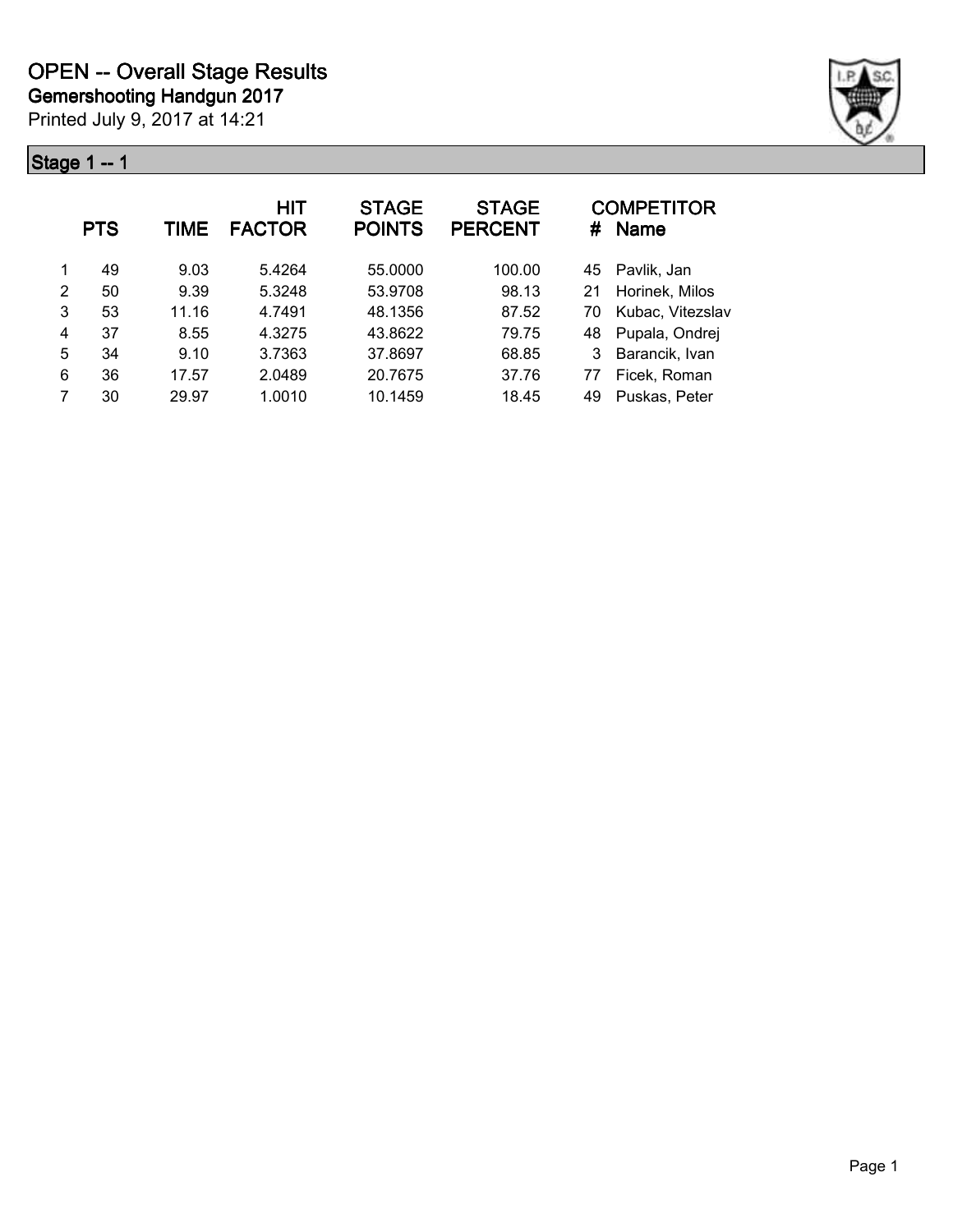Printed July 9, 2017 at 14:21



|                | <b>PTS</b>       | <b>TIME</b> | <b>HIT</b><br><b>FACTOR</b> | <b>STAGE</b><br><b>POINTS</b> | <b>STAGE</b><br><b>PERCENT</b> | #                | <b>COMPETITOR</b><br>Name |
|----------------|------------------|-------------|-----------------------------|-------------------------------|--------------------------------|------------------|---------------------------|
| $\mathbf 1$    | 49               | 9.86        | 4.9696                      | 55.0000                       | 100.00                         | 41               | Mikula, Jozef             |
| $\overline{c}$ | 49               | 10.16       | 4.8228                      | 53.3760                       | 97.05                          | 57               | Szarvas, Peter            |
| $\mathsf 3$    | 51               | 10.71       | 4.7619                      | 52.7017                       | 95.82                          | 55               | Stanko, Pavol             |
| 4              | 50               | 11.06       | 4.5208                      | 50.0332                       | 90.97                          | 52               | Sliva, Tomas              |
| 5              | 49               | 11.70       | 4.1880                      | 46.3504                       | 84.27                          | 83               | Krákora, Pavel            |
| 6              | 47               | 13.24       | 3.5498                      | 39.2874                       | 71.43                          | 58               | Salantay, Peter           |
| $\overline{7}$ | 45               | 12.83       | 3.5074                      | 38.8177                       | 70.58                          | $\boldsymbol{9}$ | Ecker, Karol              |
| 8              | 51               | 15.66       | 3.2567                      | 36.0431                       | 65.53                          | 25               | Hukel, Miroslav           |
| 9              | 51               | 16.13       | 3.1618                      | 34.9929                       | 63.62                          | 20               | Holly, Martin             |
| 10             | 41               | 13.40       | 3.0597                      | 33.8628                       | 61.57                          | 30               | Krajcir, Dalibor          |
| 11             | 45               | 14.75       | 3.0508                      | 33.7648                       | 61.39                          | 65               | Zemko, Patrik             |
| 12             | 43               | 14.17       | 3.0346                      | 33.5848                       | 61.06                          | 67               | Zolnay, Anna              |
| 13             | 51               | 17.69       | 2.8830                      | 31.9070                       | 58.01                          | 76               | Novotna, Marta            |
| 14             | 49               | 19.22       | 2.5494                      | 28.2154                       | 51.30                          | 32               | Kralik, Martin            |
| 15             | 47               | 18.62       | 2.5242                      | 27.9358                       | 50.79                          | 84               | Ecker, Julius             |
| 16             | 45               | 18.84       | 2.3885                      | 26.4347                       | 48.06                          | 14               | Friedrichova, Veronika    |
| 17             | 39               | 17.09       | 2.2820                      | 25.2561                       | 45.92                          | 61               | Svrckova, Vera            |
| 18             | 30               | 14.76       | 2.0325                      | 22.4946                       | 40.90                          | 27               | Jager, Jozef              |
| 19             | 51               | 25.23       | 2.0214                      | 22.3716                       | 40.68                          | 33               | Krútka, Zuzana            |
| 20             | 26               | 15.07       | 1.7253                      | 19.0943                       | 34.72                          | 66               | Zolnay, Pavol             |
| 21             | 47               | 29.38       | 1.5997                      | 17.7047                       | 32.19                          | $\mathbf{1}$     | Bacher, Miroslav          |
| 22             | 43               | 28.47       | 1.5104                      | 16.7157                       | 30.39                          | $\boldsymbol{2}$ | Balek, Pavel              |
| 23             | 19               | 13.00       | 1.4615                      | 16.1754                       | 29.41                          | 16               | Hanulak, Jozef            |
| 24             | 14               | 10.88       | 1.2868                      | 14.2411                       | 25.89                          | 34               | Kubica, Dusan             |
| 25             | 21               | 18.34       | 1.1450                      | 12.6725                       | 23.04                          | 51               | Santa, Jan                |
| 26             | 30               | 28.76       | 1.0431                      | 11.5445                       | 20.99                          | 15               | Hallo, Frantisek          |
| 27             | 26               | 26.58       | 0.9782                      | 10.8258                       | 19.68                          | 29               | Kopac, Ivan               |
| 28             | $\boldsymbol{9}$ | 13.96       | 0.6447                      | 7.1351                        | 12.97                          | 47               | Porubsky, Miroslav        |
| 29             | 14               | 44.13       | 0.3172                      | 3.5111                        | 6.38                           | 46               | Pomsarova, Miriam         |
| 30             | $\,6$            | 22.71       | 0.2642                      | 2.9240                        | 5.32                           | 85               | Malinowski, Mariusz       |
| 31             | $\pmb{0}$        | 14.11       | 0.0000                      | 0.0000                        | 0.00                           | 60               | Svrcek, Petr              |
| 32             | $\pmb{0}$        | 41.25       | 0.0000                      | 0.0000                        | 0.00                           | 38               | Lenco, Tomas              |
| 33             | $\pmb{0}$        | 0.00        | 0.0000                      | 0.0000                        | 0.00                           | 13               | Figei, Tibor              |
| 34             | $\mathbf 0$      | 17.31       | 0.0000                      | 0.0000                        | 0.00                           | 31               | Krajcir, Simon            |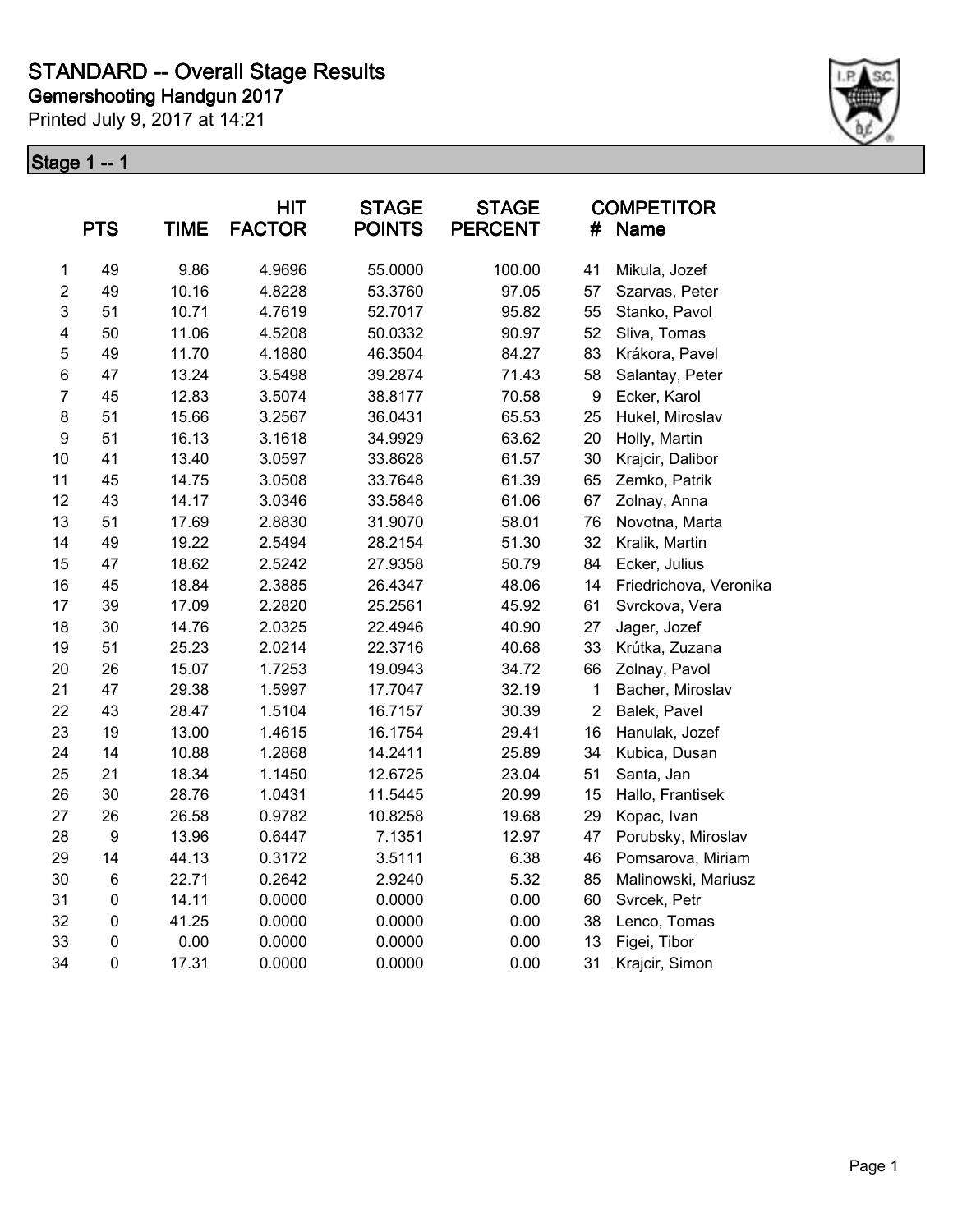Printed July 9, 2017 at 14:21



|                  | <b>PTS</b> | TIME  | <b>HIT</b><br><b>FACTOR</b> | <b>STAGE</b><br><b>POINTS</b> | <b>STAGE</b><br><b>PERCENT</b> | #  | <b>COMPETITOR</b><br>Name |
|------------------|------------|-------|-----------------------------|-------------------------------|--------------------------------|----|---------------------------|
| 1                | 51         | 8.18  | 6.2347                      | 55.0000                       | 100.00                         | 23 | Hrnciarik, Andrej         |
| $\overline{2}$   | 45         | 8.41  | 5.3508                      | 47.2022                       | 85.82                          | 10 | Fedor, Marian             |
| 3                | 45         | 10.10 | 4.4554                      | 39.3040                       | 71.46                          | 22 | Hos, Ivan                 |
| 4                | 47         | 10.56 | 4.4508                      | 39.2627                       | 71.39                          | 39 | Likavec, Martin           |
| 5                | 47         | 10.65 | 4.4131                      | 38.9309                       | 70.78                          | 81 | Tistan, Martin            |
| 6                | 49         | 11.24 | 4.3594                      | 38.4570                       | 69.92                          | 75 | Blaha, Frantisek          |
| $\overline{7}$   | 51         | 12.78 | 3.9906                      | 35.2034                       | 64.01                          | 72 | Bulko, Peter              |
| 8                | 51         | 13.10 | 3.8931                      | 34.3435                       | 62.44                          | 50 | Santa, Tomas              |
| $\boldsymbol{9}$ | 55         | 14.23 | 3.8651                      | 34.0960                       | 61.99                          | 26 | Chlebovcova, Zuzana       |
| 10               | 38         | 9.85  | 3.8579                      | 34.0324                       | 61.88                          | 7  | Drimaj, Peter             |
| 11               | 41         | 11.24 | 3.6477                      | 32.1783                       | 58.51                          | 80 | Mindek, Martin            |
| 12               | 51         | 15.09 | 3.3797                      | 29.8144                       | 54.21                          | 74 | Urban, Peter              |
| 13               | 49         | 15.39 | 3.1839                      | 28.0869                       | 51.07                          | 17 | Harsanyi, Andrej          |
| 14               | 43         | 14.17 | 3.0346                      | 26.7698                       | 48.67                          | 69 | Varos, Peter              |
| 15               | 41         | 13.80 | 2.9710                      | 26.2090                       | 47.65                          | 78 | Gahir, Marek              |
| 16               | 49         | 17.28 | 2.8356                      | 25.0149                       | 45.48                          | 79 | Gahir jr, Marek           |
| 17               | 37         | 15.87 | 2.3314                      | 20.5670                       | 37.39                          | 5  | Bopkova, Eniko            |
| 18               | 31         | 13.45 | 2.3048                      | 20.3322                       | 36.97                          | 36 | Lazorik, Maros            |
| 19               | 34         | 15.01 | 2.2652                      | 19.9822                       | 36.33                          | 18 | Hatar, Jakub              |
| 20               | 41         | 19.04 | 2.1534                      | 18.9960                       | 34.54                          | 4  | Bertoli, Jan              |
| 21               | 32         | 16.37 | 1.9548                      | 17.2444                       | 31.35                          | 71 | Potocek, Branislav        |
| 22               | 38         | 20.58 | 1.8465                      | 16.2886                       | 29.62                          | 59 | Svider, Michal            |
| 23               | 45         | 33.85 | 1.3294                      | 11.7273                       | 21.32                          | 64 | Vitkova, Sandra           |
| 24               | 34         | 26.73 | 1.2720                      | 11.2209                       | 20.40                          | 73 | Kmeto, Marian             |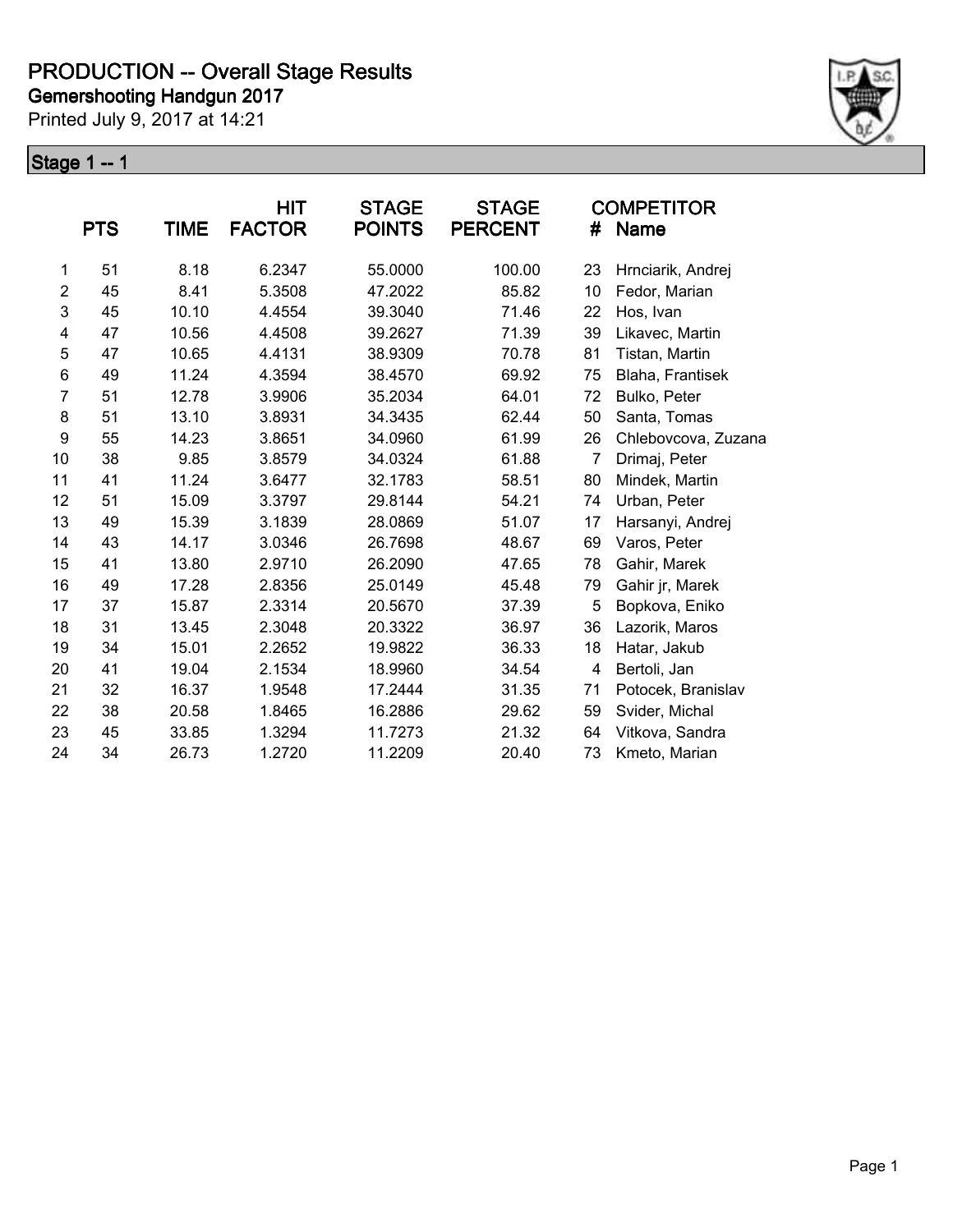

|   | <b>PTS</b> |       | HIT<br>TIME FACTOR | <b>STAGE</b><br><b>POINTS</b> | <b>STAGE</b><br><b>PERCENT</b> | <b>COMPETITOR</b><br>$#$ Name |
|---|------------|-------|--------------------|-------------------------------|--------------------------------|-------------------------------|
|   | -34        | 10.92 | 3.1136             | 55,0000                       | 100.00                         | 40 Miglecz, Gyula             |
| 2 | 49         | 16.46 | 2.9769             | 52.5863                       | 95.61                          | 53 Slovacek, Pavel            |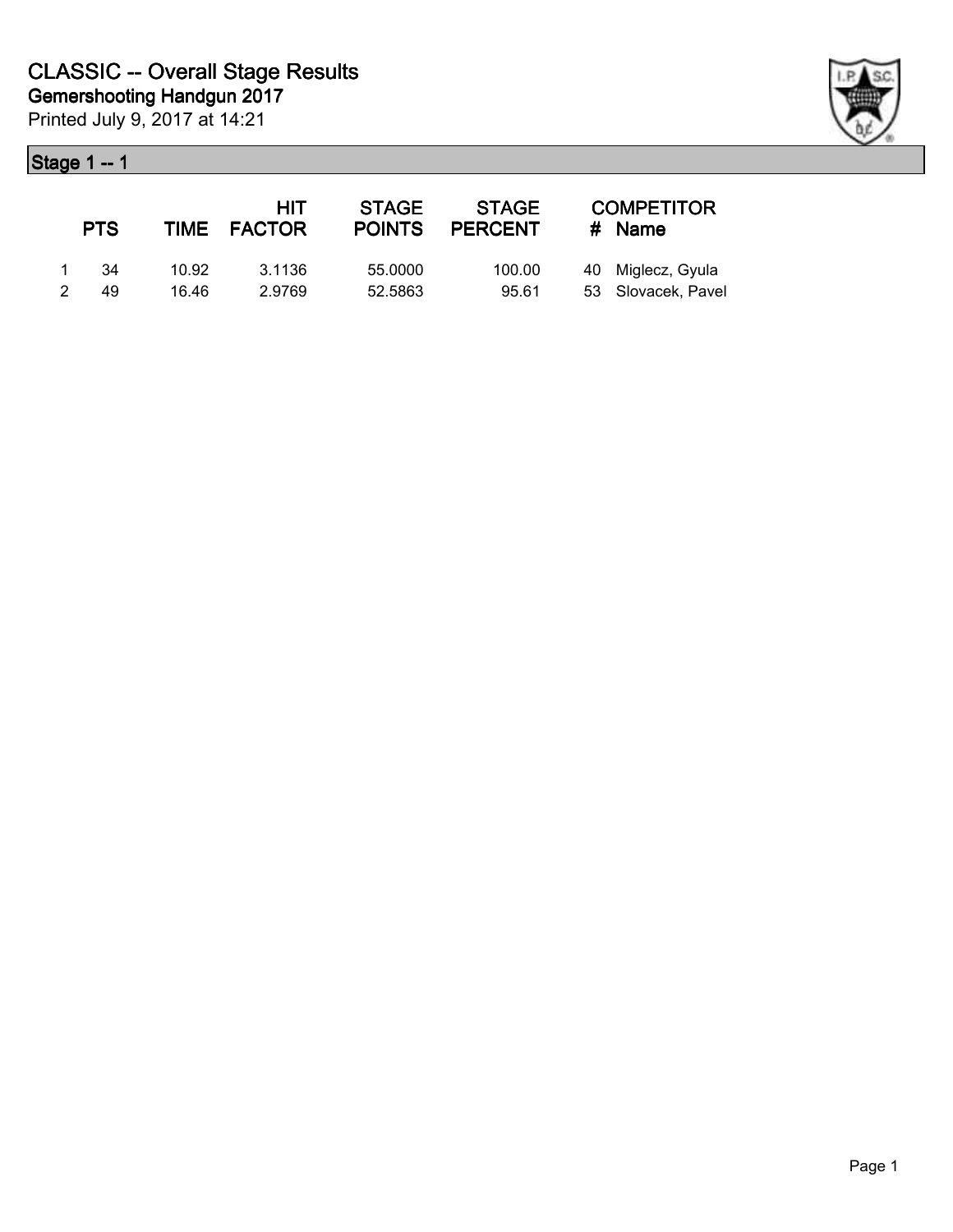

|   | <b>PTS</b> | <b>TIME</b> | HIT<br><b>FACTOR</b> | <b>STAGE</b><br><b>POINTS</b> | <b>STAGE</b><br><b>PERCENT</b> | #  | <b>COMPETITOR</b><br><b>Name</b> |
|---|------------|-------------|----------------------|-------------------------------|--------------------------------|----|----------------------------------|
|   | 116        | 15.09       | 7.6872               | 120,0000                      | 100.00                         | 21 | Horinek, Milos                   |
| 2 | 116        | 15.60       | 7.4359               | 116.0769                      | 96.73                          | 45 | Pavlik, Jan                      |
| 3 | 114        | 15.76       | 7.2335               | 112.9175                      | 94.10                          | 3  | Barancik, Ivan                   |
| 4 | 117        | 18.45       | 6.3415               | 98.9924                       | 82.49                          | 70 | Kubac, Vitezslav                 |
| 5 | 117        | 18.86       | 6.2036               | 96.8404                       | 80.70                          | 48 | Pupala, Ondrej                   |
| 6 | 99         | 42.12       | 2.3504               | 36.6910                       | 30.58                          | 49 | Puskas, Peter                    |
| 7 | 49         | 28.59       | 1.7139               | 26.7544                       | 22.30                          | 77 | Ficek, Roman                     |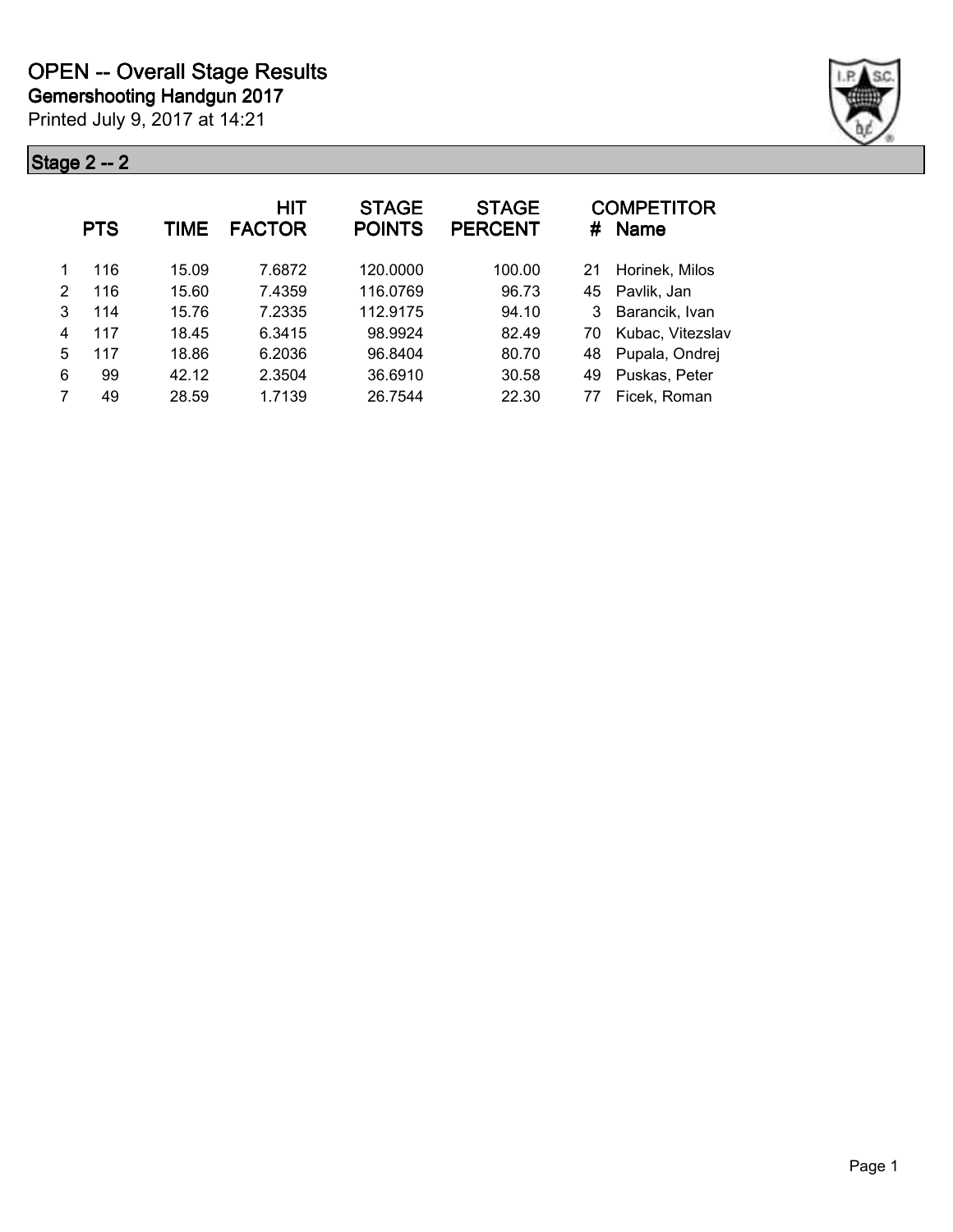Printed July 9, 2017 at 14:21



|                         | <b>PTS</b> | <b>TIME</b> | <b>HIT</b><br><b>FACTOR</b> | <b>STAGE</b><br><b>POINTS</b> | <b>STAGE</b><br><b>PERCENT</b> | #              | <b>COMPETITOR</b><br><b>Name</b> |
|-------------------------|------------|-------------|-----------------------------|-------------------------------|--------------------------------|----------------|----------------------------------|
| 1                       | 106        | 14.62       | 7.2503                      | 120.0000                      | 100.00                         | 34             | Kubica, Dusan                    |
| $\overline{2}$          | 113        | 16.06       | 7.0361                      | 116.4543                      | 97.05                          | 41             | Mikula, Jozef                    |
| 3                       | 108        | 15.65       | 6.9010                      | 114.2174                      | 95.18                          | 57             | Szarvas, Peter                   |
| $\overline{\mathbf{4}}$ | 119        | 18.88       | 6.3030                      | 104.3200                      | 86.93                          | 52             | Sliva, Tomas                     |
| $\mathbf 5$             | 114        | 18.51       | 6.1588                      | 101.9345                      | 84.95                          | 47             | Porubsky, Miroslav               |
| $\,6$                   | 113        | 18.78       | 6.0170                      | 99.5877                       | 82.99                          | 83             | Krákora, Pavel                   |
| $\overline{7}$          | 115        | 19.38       | 5.9340                      | 98.2125                       | 81.84                          | 55             | Stanko, Pavol                    |
| 8                       | 116        | 19.80       | 5.8586                      | 96.9651                       | 80.80                          | 25             | Hukel, Miroslav                  |
| $\boldsymbol{9}$        | 70         | 13.50       | 5.1852                      | 85.8197                       | 71.52                          | 9              | Ecker, Karol                     |
| 10                      | 110        | 21.43       | 5.1330                      | 84.9558                       | 70.80                          | 20             | Holly, Martin                    |
| 11                      | 98         | 19.25       | 5.0909                      | 84.2594                       | 70.22                          | 30             | Krajcir, Dalibor                 |
| 12                      | 89         | 17.54       | 5.0741                      | 83.9814                       | 69.98                          | 65             | Zemko, Patrik                    |
| 13                      | 114        | 23.52       | 4.8469                      | 80.2214                       | 66.85                          | 76             | Novotna, Marta                   |
| 14                      | 94         | 20.77       | 4.5258                      | 74.9056                       | 62.42                          | 84             | Ecker, Julius                    |
| 15                      | 112        | 24.90       | 4.4980                      | 74.4460                       | 62.04                          | 67             | Zolnay, Anna                     |
| 16                      | 116        | 25.80       | 4.4961                      | 74.4151                       | 62.01                          | 31             | Krajcir, Simon                   |
| 17                      | 97         | 21.81       | 4.4475                      | 73.6103                       | 61.34                          | 66             | Zolnay, Pavol                    |
| 18                      | 98         | 23.03       | 4.2553                      | 70.4295                       | 58.69                          | 61             | Svrckova, Vera                   |
| 19                      | 110        | 27.95       | 3.9356                      | 65.1379                       | 54.28                          | 51             | Santa, Jan                       |
| 20                      | 106        | 27.57       | 3.8448                      | 63.6344                       | 53.03                          | 29             | Kopac, Ivan                      |
| 21                      | 106        | 28.37       | 3.7363                      | 61.8400                       | 51.53                          | 27             | Jager, Jozef                     |
| 22                      | 83         | 24.43       | 3.3975                      | 56.2312                       | 46.86                          | 16             | Hanulak, Jozef                   |
| 23                      | 78         | 24.22       | 3.2205                      | 53.3020                       | 44.42                          | 15             | Hallo, Frantisek                 |
| 24                      | 62         | 19.36       | 3.2025                      | 53.0041                       | 44.17                          | 58             | Salantay, Peter                  |
| 25                      | 113        | 35.75       | 3.1608                      | 52.3149                       | 43.60                          | 60             | Svrcek, Petr                     |
| 26                      | 114        | 36.41       | 3.1310                      | 51.8211                       | 43.18                          | $\overline{2}$ | Balek, Pavel                     |
| 27                      | 108        | 36.14       | 2.9884                      | 49.4605                       | 41.22                          | 33             | Krútka, Zuzana                   |
| 28                      | 116        | 41.47       | 2.7972                      | 46.2963                       | 38.58                          | 14             | Friedrichova, Veronika           |
| 29                      | 87         | 32.02       | 2.7171                      | 44.9698                       | 37.47                          | 1              | Bacher, Miroslav                 |
| 30                      | 102        | 38.84       | 2.6262                      | 43.4654                       | 36.22                          | 38             | Lenco, Tomas                     |
| 31                      | 90         | 35.91       | 2.5063                      | 41.4811                       | 34.57                          | 85             | Malinowski, Mariusz              |
| 32                      | 59         | 31.21       | 1.8904                      | 31.2882                       | 26.07                          | 32             | Kralik, Martin                   |
| 33                      | 45         | 77.18       | 0.5831                      | 9.6501                        | 8.04                           | 46             | Pomsarova, Miriam                |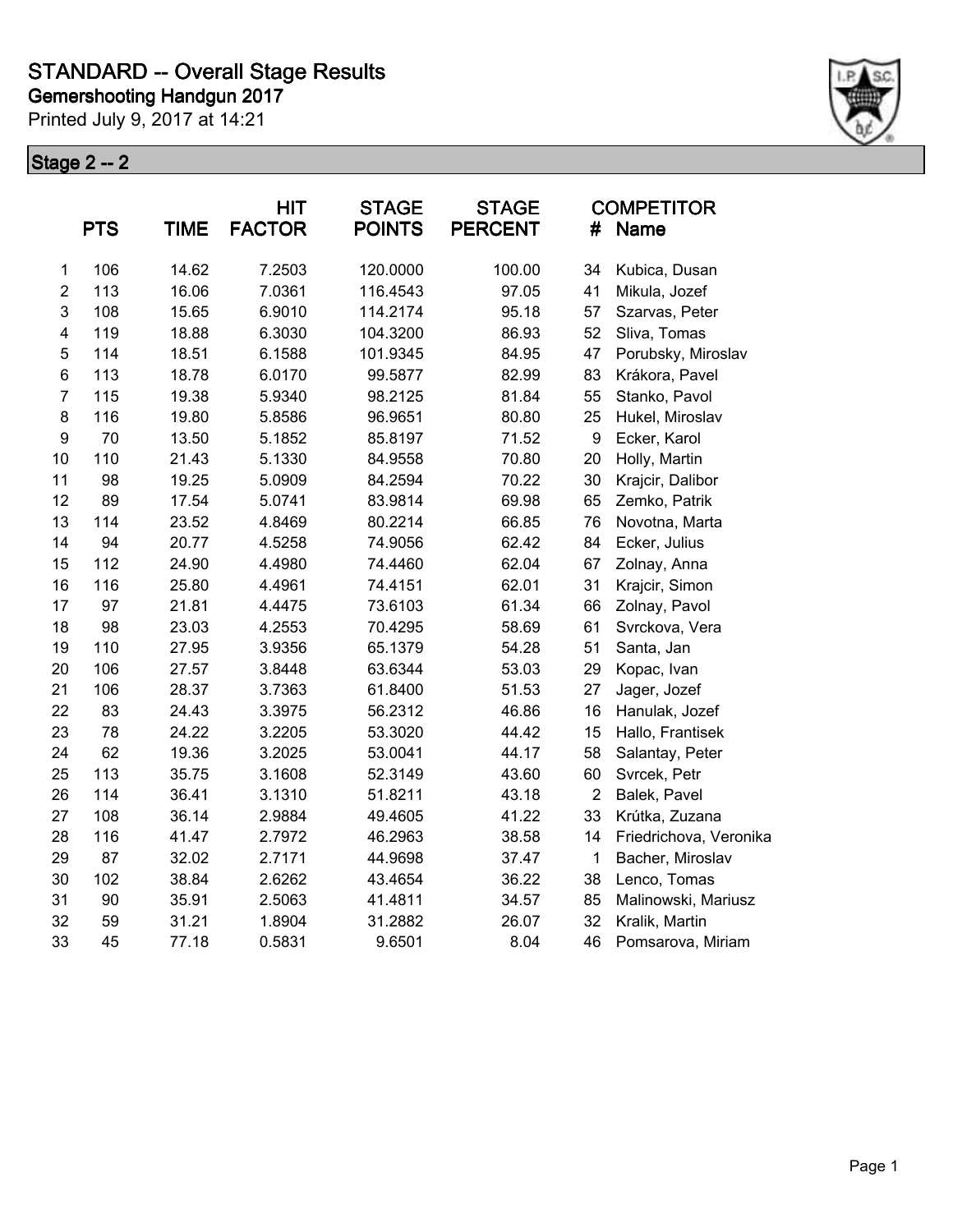Printed July 9, 2017 at 14:21



|                |            |       | <b>HIT</b>    | <b>STAGE</b>  | <b>STAGE</b>   |                | <b>COMPETITOR</b>   |
|----------------|------------|-------|---------------|---------------|----------------|----------------|---------------------|
|                | <b>PTS</b> | TIME  | <b>FACTOR</b> | <b>POINTS</b> | <b>PERCENT</b> | #              | Name                |
| 1              | 106        | 13.93 | 7.6095        | 120.0000      | 100.00         | 10             | Fedor, Marian       |
| $\overline{2}$ | 99         | 13.96 | 7.0917        | 111.8346      | 93.20          | 23             | Hrnciarik, Andrej   |
| 3              | 110        | 15.88 | 6.9270        | 109.2367      | 91.03          | $\overline{7}$ | Drimaj, Peter       |
| 4              | 116        | 17.60 | 6.5909        | 103.9374      | 86.61          | 75             | Blaha, Frantisek    |
| 5              | 112        | 17.54 | 6.3854        | 100.6966      | 83.91          | 81             | Tistan, Martin      |
| 6              | 110        | 17.76 | 6.1937        | 97.6734       | 81.39          | 39             | Likavec, Martin     |
| 7              | 112        | 19.12 | 5.8577        | 92.3755       | 76.98          | 72             | Bulko, Peter        |
| 8              | 112        | 19.62 | 5.7085        | 90.0213       | 75.02          | 79             | Gahir jr, Marek     |
| 9              | 108        | 19.21 | 5.6221        | 88.6590       | 73.88          | 26             | Chlebovcova, Zuzana |
| 10             | 95         | 17.57 | 5.4069        | 85.2665       | 71.06          | 78             | Gahir, Marek        |
| 11             | 112        | 20.87 | 5.3666        | 84.6296       | 70.52          | 22             | Hos, Ivan           |
| 12             | 112        | 20.87 | 5.3666        | 84.6296       | 70.52          | 17             | Harsanyi, Andrej    |
| 13             | 114        | 21.67 | 5.2607        | 82.9607       | 69.13          | 80             | Mindek, Martin      |
| 14             | 110        | 21.37 | 5.1474        | 81.1736       | 67.64          | 50             | Santa, Tomas        |
| 15             | 108        | 21.92 | 4.9270        | 77.6980       | 64.75          | 36             | Lazorik, Maros      |
| 16             | 112        | 23.01 | 4.8674        | 76.7588       | 63.97          | 4              | Bertoli, Jan        |
| 17             | 110        | 23.22 | 4.7373        | 74.7063       | 62.26          | 69             | Varos, Peter        |
| 18             | 101        | 26.29 | 3.8418        | 60.5839       | 50.49          | 59             | Svider, Michal      |
| 19             | 96         | 25.23 | 3.8050        | 60.0040       | 50.00          | 18             | Hatar, Jakub        |
| 20             | 100        | 28.59 | 3.4977        | 55.1585       | 45.97          | 74             | Urban, Peter        |
| 21             | 89         | 28.04 | 3.1740        | 50.0540       | 41.71          | 5              | Bopkova, Eniko      |
| 22             | 55         | 17.46 | 3.1501        | 49.6758       | 41.40          | 71             | Potocek, Branislav  |
| 23             | 112        | 54.78 | 2.0445        | 32.2420       | 26.87          | 64             | Vitkova, Sandra     |
| 24             | 10         | 26.59 | 0.3761        | 5.9307        | 4.94           | 73             | Kmeto, Marian       |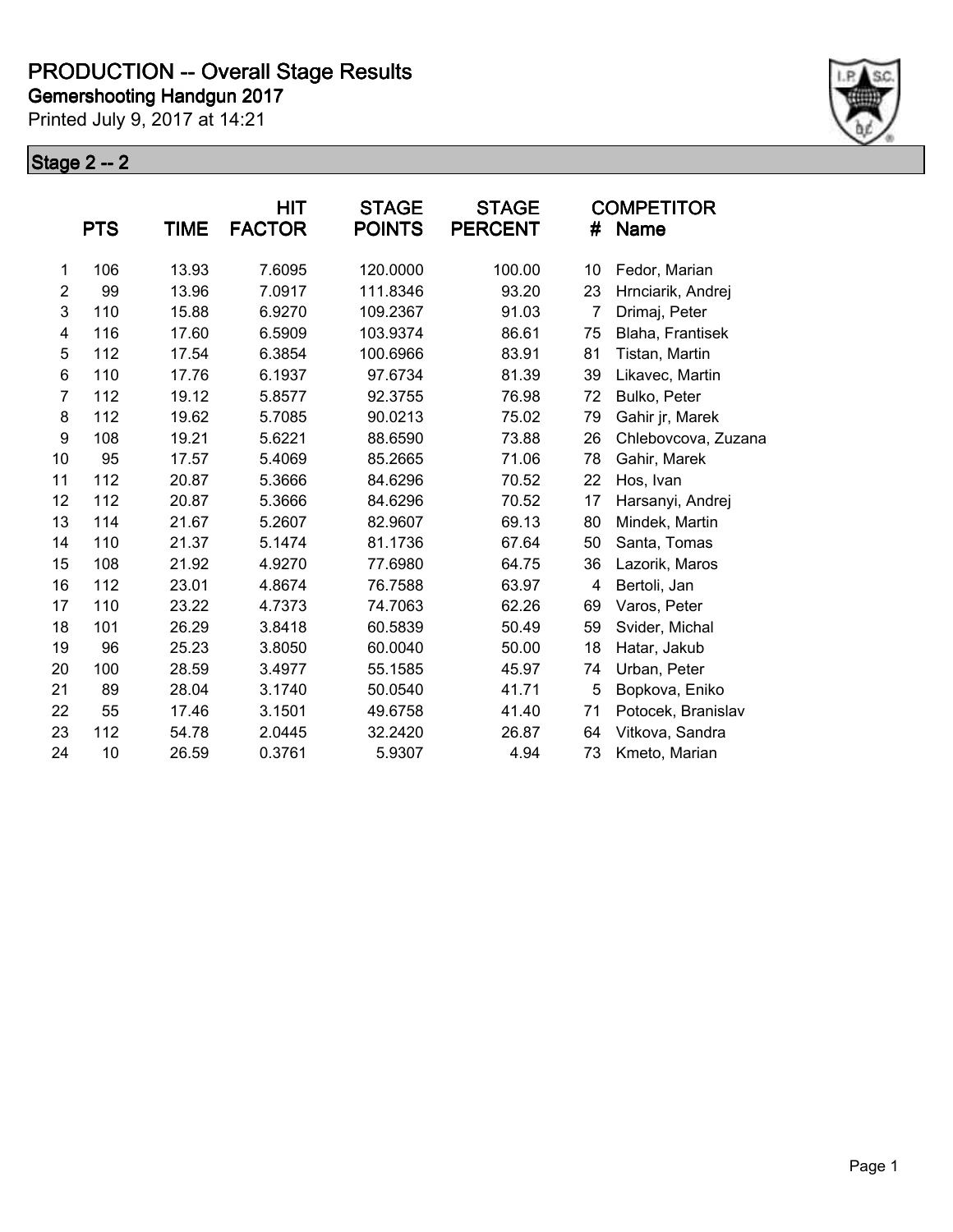| <b>PTS</b> |       | HIT<br>TIME FACTOR | <b>STAGE</b><br><b>POINTS</b> | <b>STAGE</b><br><b>PERCENT</b> | <b>COMPETITOR</b><br>$#$ Name |
|------------|-------|--------------------|-------------------------------|--------------------------------|-------------------------------|
| 1 112      | 15.83 | 7.0752             | 120.0000                      | 100.00                         | 40 Miglecz, Gyula             |
| 2 106      | 24.98 | 4.2434             | 71.9710                       | 59.98                          | 53 Slovacek, Pavel            |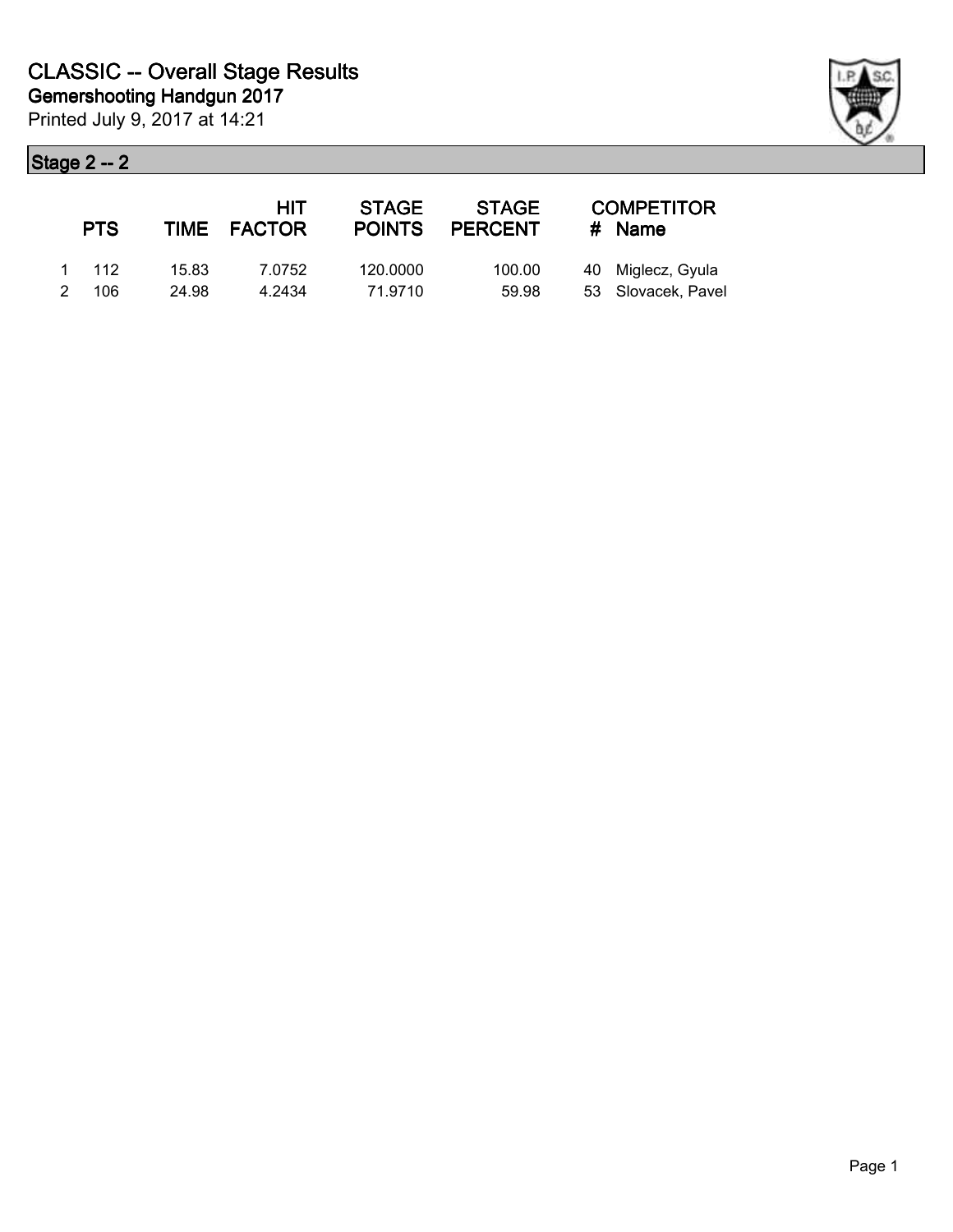

|   | <b>PTS</b> | TIME  | HIT<br><b>FACTOR</b> | <b>STAGE</b><br><b>POINTS</b> | <b>STAGE</b><br><b>PERCENT</b> | #  | <b>COMPETITOR</b><br><b>Name</b> |
|---|------------|-------|----------------------|-------------------------------|--------------------------------|----|----------------------------------|
|   | 67         | 6.04  | 11.0927              | 70.0000                       | 100.00                         | 21 | Horinek, Milos                   |
| 2 | 68         | 6.82  | 9.9707               | 62.9194                       | 89.88                          | 45 | Pavlik, Jan                      |
| 3 | 58         | 7.21  | 8.0444               | 50.7637                       | 72.52                          | 3  | Barancik, Ivan                   |
| 4 | 69         | 9.03  | 7.6412               | 48.2194                       | 68.88                          | 48 | Pupala, Ondrej                   |
| 5 | 67         | 9.07  | 7.3870               | 46.6152                       | 66.59                          | 70 | Kubac, Vitezslav                 |
| 6 | 64         | 14.44 | 4.4321               | 27.9687                       | 39.96                          | 49 | Puskas, Peter                    |
| 7 | 43         | 17.42 | 2.4684               | 15.5769                       | 22.25                          | 77 | Ficek, Roman                     |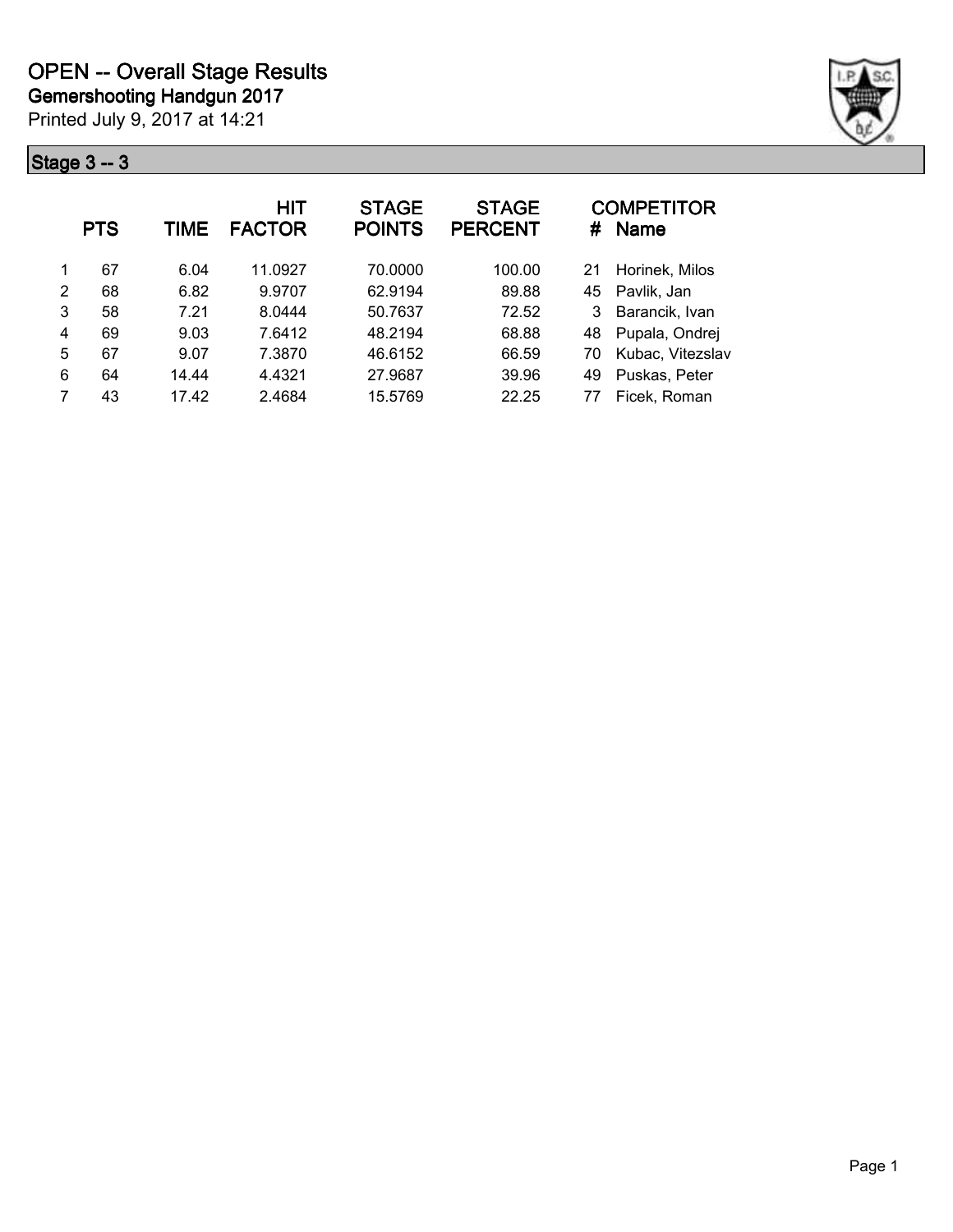Printed July 9, 2017 at 14:21



|                  | <b>PTS</b>          | <b>TIME</b> | HIT<br><b>FACTOR</b> | <b>STAGE</b><br><b>POINTS</b> | <b>STAGE</b><br><b>PERCENT</b> | #                | <b>COMPETITOR</b><br>Name |
|------------------|---------------------|-------------|----------------------|-------------------------------|--------------------------------|------------------|---------------------------|
| 1                | 66                  | 7.77        | 8.4942               | 70.0000                       | 100.00                         | 34               | Kubica, Dusan             |
| $\overline{2}$   | 64                  | 7.55        | 8.4768               | 69.8567                       | 99.80                          | 57               | Szarvas, Peter            |
| 3                | 63                  | 7.47        | 8.4337               | 69.5016                       | 99.29                          | 41               | Mikula, Jozef             |
| 4                | 66                  | 8.52        | 7.7465               | 63.8380                       | 91.20                          | 83               | Krákora, Pavel            |
| 5                | 64                  | 8.37        | 7.6464               | 63.0129                       | 90.02                          | 55               | Stanko, Pavol             |
| $\,6$            | 68                  | 9.45        | 7.1958               | 59.2997                       | 84.71                          | 25               | Hukel, Miroslav           |
| $\overline{7}$   | 67                  | 9.33        | 7.1811               | 59.1791                       | 84.54                          | 52               | Sliva, Tomas              |
| 8                | 64                  | 8.94        | 7.1588               | 58.9953                       | 84.28                          | $\boldsymbol{9}$ | Ecker, Karol              |
| $\boldsymbol{9}$ | 54                  | 8.14        | 6.6339               | 54.6694                       | 78.10                          | 47               | Porubsky, Miroslav        |
| 10               | 55                  | 9.08        | 6.0573               | 49.9174                       | 71.31                          | 60               | Svrcek, Petr              |
| 11               | 54                  | 9.23        | 5.8505               | 48.2133                       | 68.88                          | 66               | Zolnay, Pavol             |
| 12               | 56                  | 9.95        | 5.6281               | 46.3810                       | 66.26                          | 38               | Lenco, Tomas              |
| 13               | 64                  | 11.40       | 5.6140               | 46.2648                       | 66.09                          | 76               | Novotna, Marta            |
| 14               | 54                  | 9.97        | 5.4162               | 44.6348                       | 63.76                          | 84               | Ecker, Julius             |
| 15               | 58                  | 10.90       | 5.3211               | 43.8507                       | 62.64                          | 20               | Holly, Martin             |
| 16               | 58                  | 11.19       | 5.1832               | 42.7143                       | 61.02                          | 31               | Krajcir, Simon            |
| 17               | 58                  | 11.26       | 5.1510               | 42.4487                       | 60.64                          | 67               | Zolnay, Anna              |
| 18               | 58                  | 11.63       | 4.9871               | 41.0983                       | 58.71                          | 27               | Jager, Jozef              |
| 19               | 66                  | 13.24       | 4.9849               | 41.0801                       | 58.69                          | 13               | Figei, Tibor              |
| 20               | 56                  | 11.44       | 4.8951               | 40.3401                       | 57.63                          | 30               | Krajcir, Dalibor          |
| 21               | 41                  | 8.55        | 4.7953               | 39.5178                       | 56.45                          | 65               | Zemko, Patrik             |
| 22               | 43                  | 9.07        | 4.7409               | 39.0694                       | 55.81                          | 58               | Salantay, Peter           |
| 23               | 56                  | 12.13       | 4.6167               | 38.0454                       | 54.35                          | $\mathbf 1$      | Bacher, Miroslav          |
| 24               | 66                  | 14.84       | 4.4474               | 36.6509                       | 52.36                          | $\overline{2}$   | Balek, Pavel              |
| 25               | 54                  | 12.57       | 4.2959               | 35.4025                       | 50.57                          | 29               | Kopac, Ivan               |
| 26               | 37                  | 9.90        | 3.7374               | 30.7994                       | 44.00                          | 61               | Svrckova, Vera            |
| 27               | 58                  | 15.92       | 3.6432               | 30.0234                       | 42.89                          | 14               | Friedrichova, Veronika    |
| 28               | 37                  | 10.83       | 3.4164               | 28.1545                       | 40.22                          | 15               | Hallo, Frantisek          |
| 29               | 51                  | 15.49       | 3.2924               | 27.1328                       | 38.76                          | 51               | Santa, Jan                |
| 30               | 42                  | 13.34       | 3.1484               | 25.9459                       | 37.07                          | 32               | Kralik, Martin            |
| 31               | 28                  | 16.10       | 1.7391               | 14.3320                       | 20.47                          | 33               | Krútka, Zuzana            |
| 32               | 15                  | 21.60       | 0.6944               | 5.7229                        | 8.18                           | 46               | Pomsarova, Miriam         |
| 33               | $\,6$               | 11.79       | 0.5089               | 4.1938                        | 5.99                           | 16               | Hanulak, Jozef            |
| 34               | $\mathsf{O}\xspace$ | 12.05       | 0.0000               | 0.0000                        | 0.00                           | 85               | Malinowski, Mariusz       |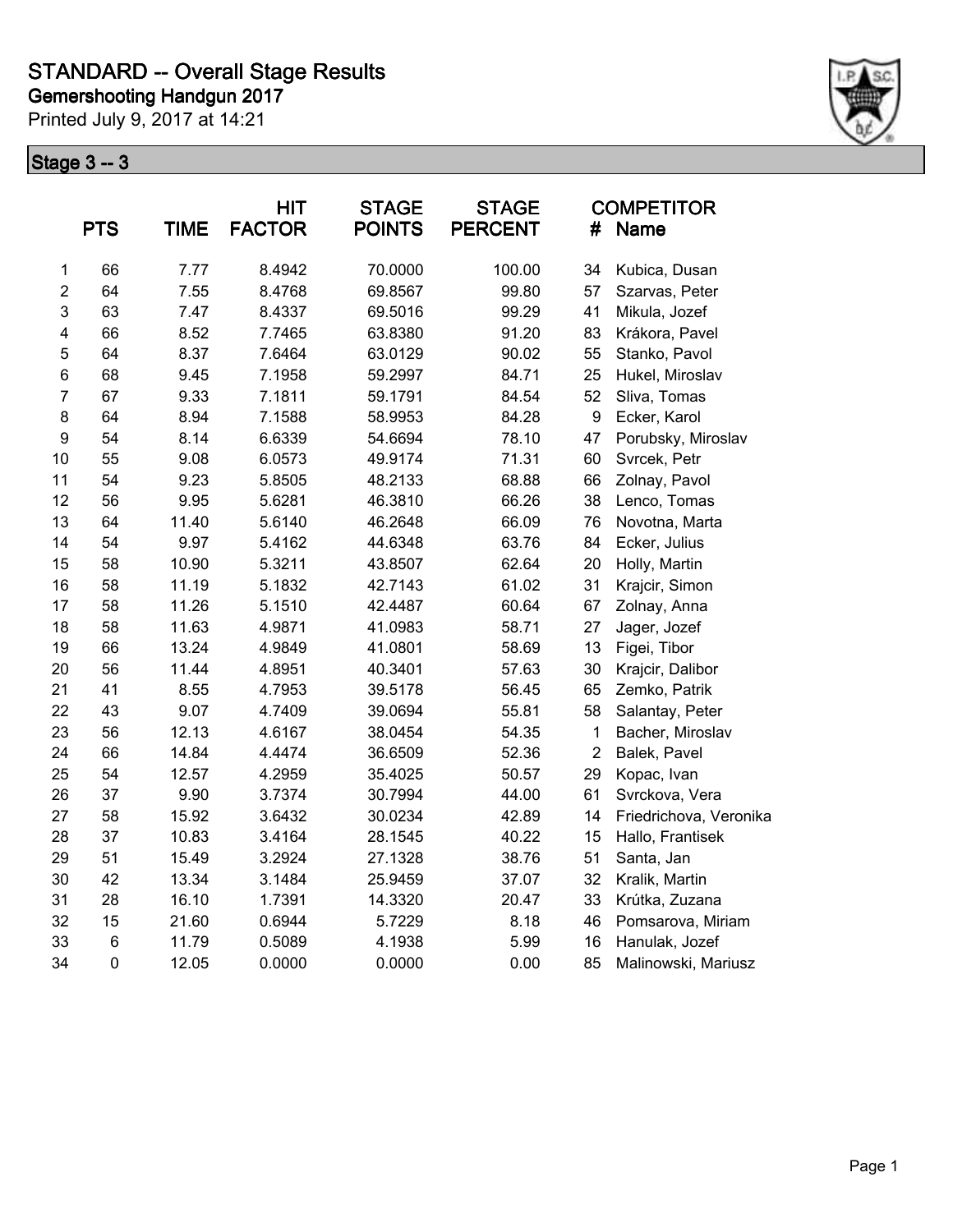Printed July 9, 2017 at 14:21



|                | <b>PTS</b> | TIME  | <b>HIT</b><br><b>FACTOR</b> | <b>STAGE</b><br><b>POINTS</b> | <b>STAGE</b><br><b>PERCENT</b> | #  | <b>COMPETITOR</b><br>Name |
|----------------|------------|-------|-----------------------------|-------------------------------|--------------------------------|----|---------------------------|
|                |            |       |                             |                               |                                |    |                           |
| 1              | 68         | 6.31  | 10.7765                     | 70.0000                       | 100.00                         | 10 | Fedor, Marian             |
| $\overline{2}$ | 68         | 6.92  | 9.8266                      | 63.8295                       | 91.18                          | 7  | Drimaj, Peter             |
| 3              | 60         | 6.71  | 8.9419                      | 58.0828                       | 82.98                          | 22 | Hos, Ivan                 |
| 4              | 56         | 6.59  | 8.4977                      | 55.1977                       | 78.85                          | 23 | Hrnciarik, Andrej         |
| 5              | 66         | 8.64  | 7.6389                      | 49.6191                       | 70.88                          | 26 | Chlebovcova, Zuzana       |
| 6              | 66         | 8.73  | 7.5601                      | 49.1075                       | 70.15                          | 75 | Blaha, Frantisek          |
| $\overline{7}$ | 70         | 9.52  | 7.3529                      | 47.7617                       | 68.23                          | 81 | Tistan, Martin            |
| 8              | 68         | 9.47  | 7.1806                      | 46.6420                       | 66.63                          | 17 | Harsanyi, Andrej          |
| 9              | 64         | 9.12  | 7.0175                      | 45.5831                       | 65.12                          | 72 | Bulko, Peter              |
| 10             | 47         | 7.01  | 6.7047                      | 43.5510                       | 62.22                          | 39 | Likavec, Martin           |
| 11             | 60         | 9.09  | 6.6007                      | 42.8752                       | 61.25                          | 78 | Gahir, Marek              |
| 12             | 60         | 9.76  | 6.1475                      | 39.9319                       | 57.05                          | 69 | Varos, Peter              |
| 13             | 54         | 9.90  | 5.4545                      | 35.4305                       | 50.61                          | 36 | Lazorik, Maros            |
| 14             | 60         | 11.32 | 5.3004                      | 34.4289                       | 49.18                          | 79 | Gahir jr, Marek           |
| 15             | 56         | 11.56 | 4.8443                      | 31.4665                       | 44.95                          | 80 | Mindek, Martin            |
| 16             | 62         | 13.04 | 4.7546                      | 30.8839                       | 44.12                          | 59 | Svider, Michal            |
| 17             | 47         | 9.97  | 4.7141                      | 30.6211                       | 43.74                          | 71 | Potocek, Branislav        |
| 18             | 58         | 12.51 | 4.6363                      | 30.1154                       | 43.02                          | 18 | Hatar, Jakub              |
| 19             | 41         | 9.26  | 4.4276                      | 28.7602                       | 41.09                          | 4  | Bertoli, Jan              |
| 20             | 62         | 16.67 | 3.7193                      | 24.1588                       | 34.51                          | 5  | Bopkova, Eniko            |
| 21             | 58         | 16.04 | 3.6160                      | 23.4878                       | 33.55                          | 74 | Urban, Peter              |
| 22             | 38         | 14.68 | 2.5886                      | 16.8142                       | 24.02                          | 50 | Santa, Tomas              |
| 23             | 32         | 12.74 | 2.5118                      | 16.3154                       | 23.31                          | 73 | Kmeto, Marian             |
| 24             | 58         | 25.92 | 2.2377                      | 14.5349                       | 20.76                          | 64 | Vitkova, Sandra           |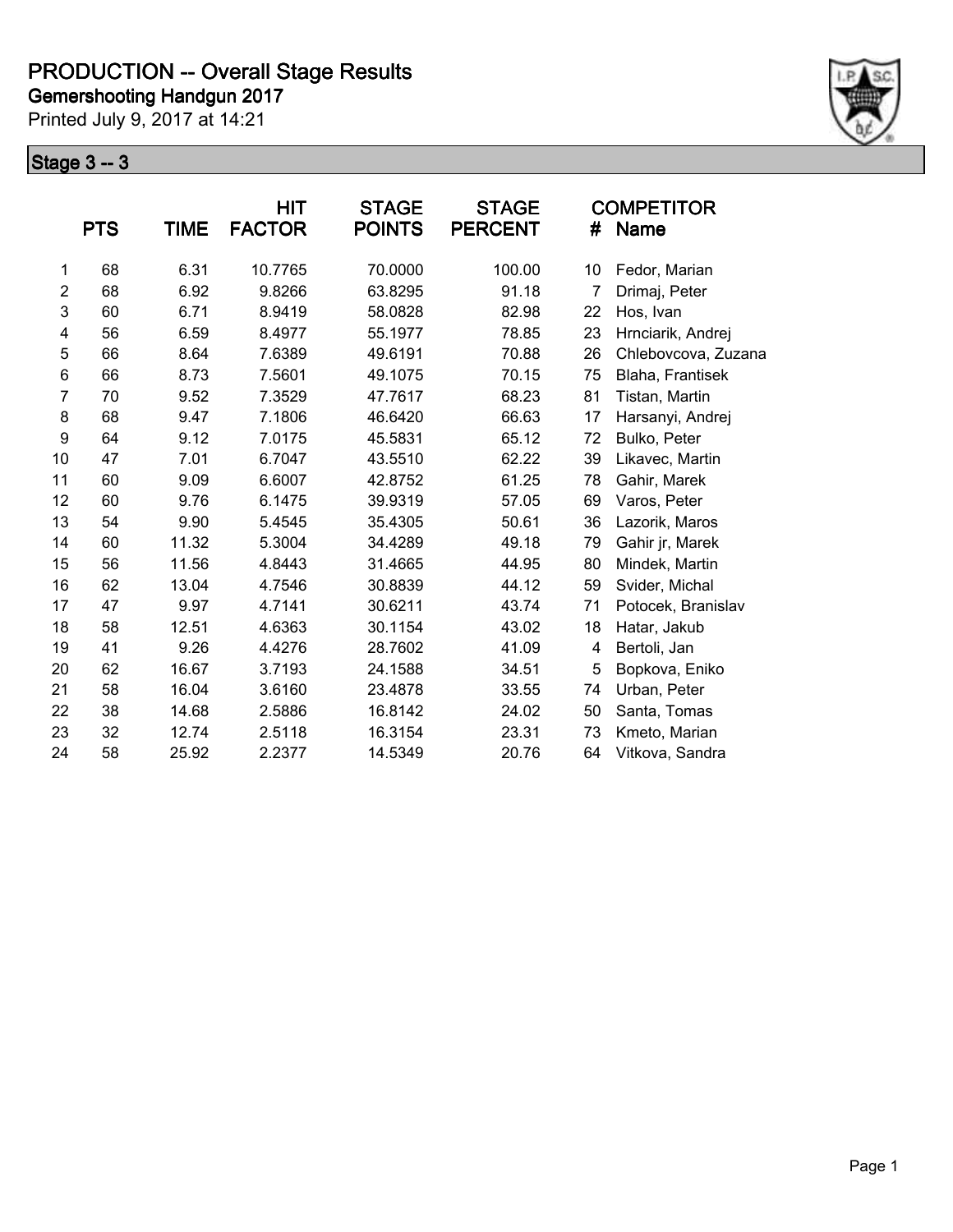| <b>PTS</b> |       | HIT<br>TIME FACTOR | <b>STAGE</b><br><b>POINTS</b> | <b>STAGE</b><br><b>PERCENT</b> | <b>COMPETITOR</b><br>$#$ Name |
|------------|-------|--------------------|-------------------------------|--------------------------------|-------------------------------|
| 64         | 9.33  | 6.8596             | 70.0000                       | 100.00                         | 40 Miglecz, Gyula             |
| 58         | 10.38 | 5.5877             | 57.0204                       | 81.46                          | 53 Slovacek, Pavel            |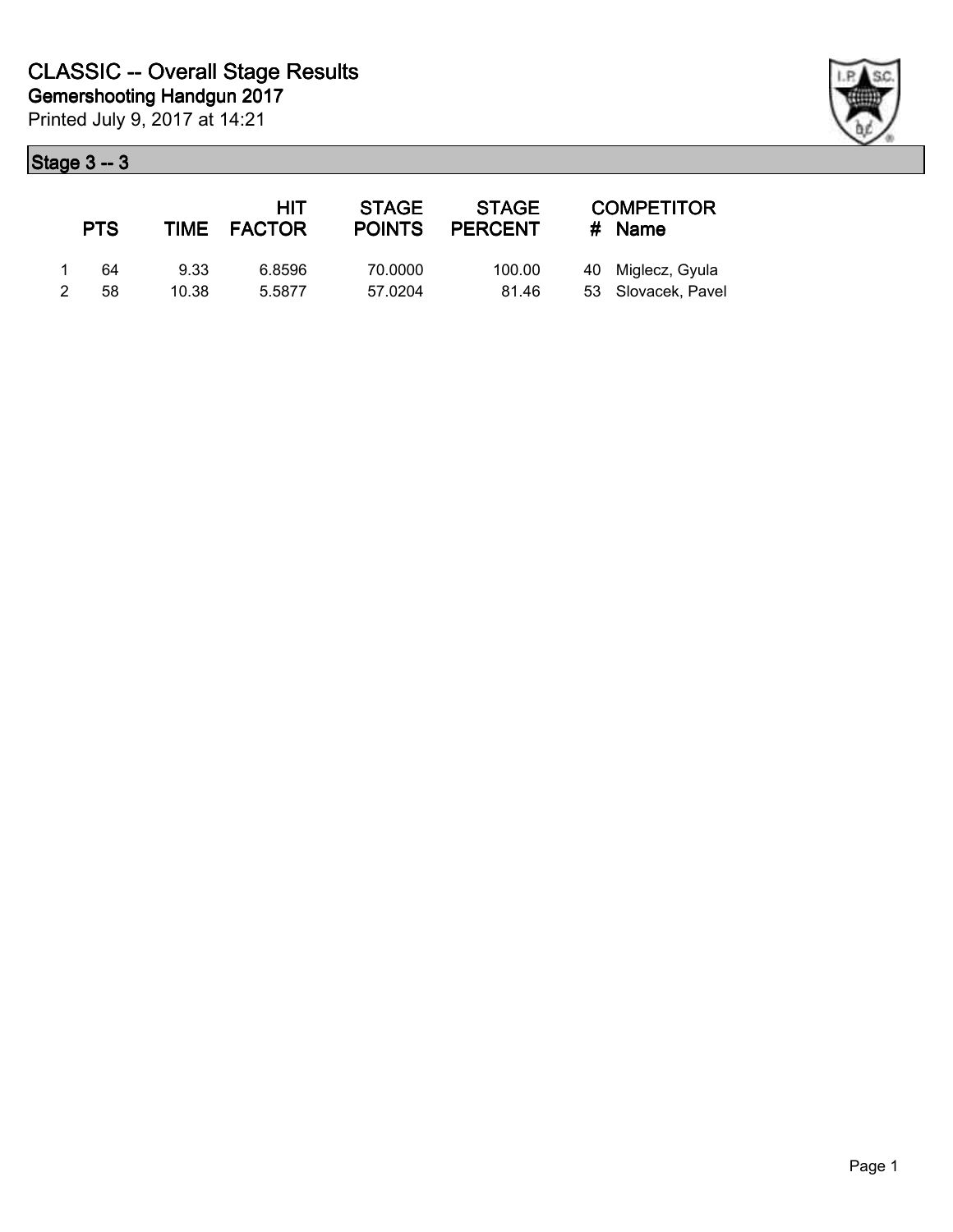

|   | <b>PTS</b> | TIME  | <b>HIT</b><br><b>FACTOR</b> | <b>STAGE</b><br><b>POINTS</b> | <b>STAGE</b><br><b>PERCENT</b> | #  | <b>COMPETITOR</b><br><b>Name</b> |
|---|------------|-------|-----------------------------|-------------------------------|--------------------------------|----|----------------------------------|
|   | 145        | 20.42 | 7.1009                      | 150.0000                      | 100.00                         | 21 | Horinek, Milos                   |
| 2 | 146        | 21.78 | 6.7034                      | 141.6035                      | 94.40                          | 3  | Barancik, Ivan                   |
| 3 | 142        | 21.35 | 6.6511                      | 140.4978                      | 93.67                          | 45 | Pavlik, Jan                      |
| 4 | 145        | 21.87 | 6.6301                      | 140.0549                      | 93.37                          | 48 | Pupala, Ondrej                   |
| 5 | 143        | 26.58 | 5.3800                      | 113.6475                      | 75.77                          | 70 | Kubac, Vitezslav                 |
| 6 | 128        | 59.17 | 2.1633                      | 45.6970                       | 30.46                          | 49 | Puskas, Peter                    |
|   | 119        | 58.47 | 2.0352                      | 42.9925                       | 28.66                          | 77 | Ficek, Roman                     |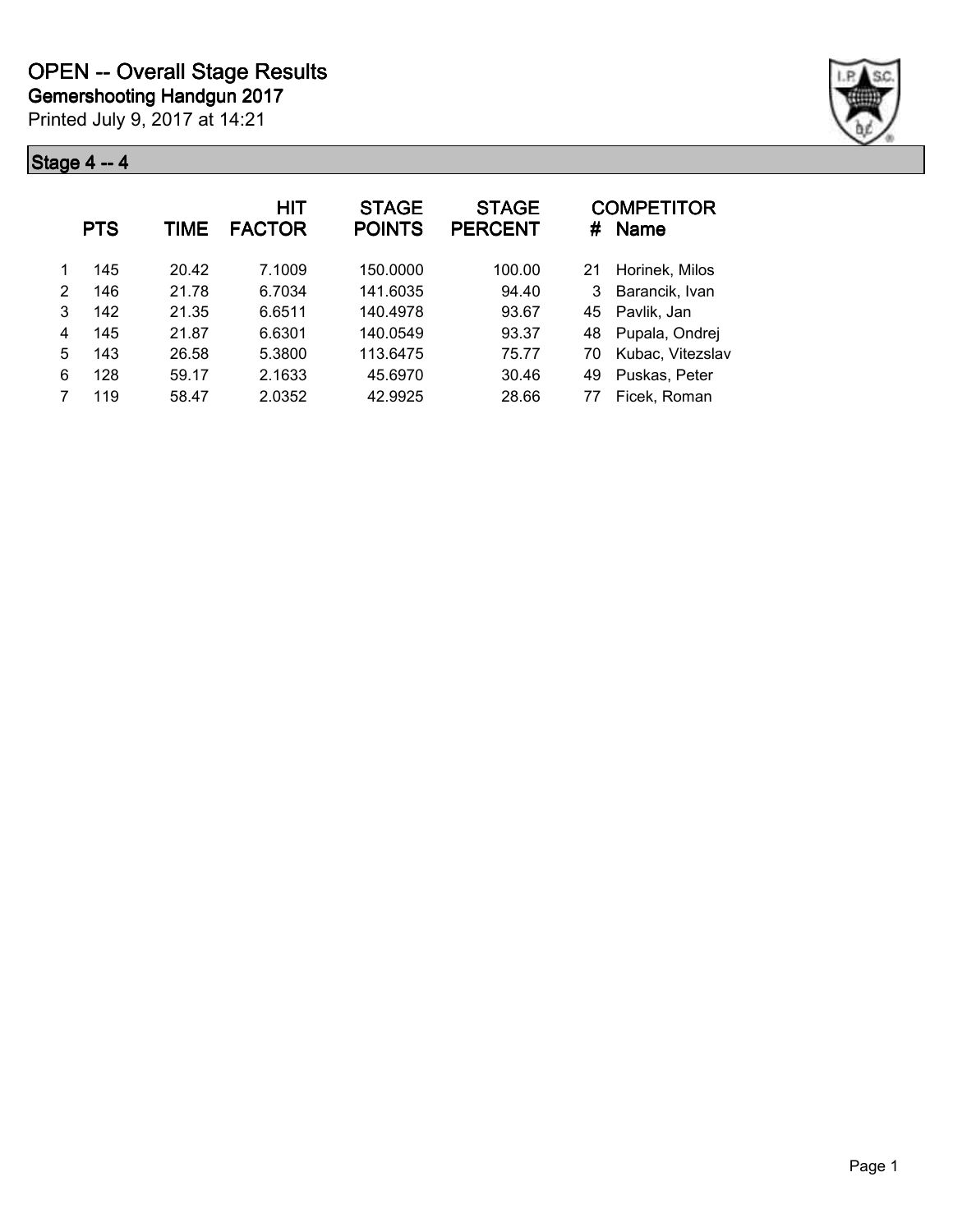Printed July 9, 2017 at 14:21



|                         | <b>PTS</b> | <b>TIME</b> | <b>HIT</b><br><b>FACTOR</b> | <b>STAGE</b><br><b>POINTS</b> | <b>STAGE</b><br><b>PERCENT</b> | #              | <b>COMPETITOR</b><br>Name |
|-------------------------|------------|-------------|-----------------------------|-------------------------------|--------------------------------|----------------|---------------------------|
| 1                       | 143        | 23.74       | 6.0236                      | 150.0000                      | 100.00                         | 41             | Mikula, Jozef             |
| $\overline{2}$          | 146        | 25.89       | 5.6392                      | 140.4290                      | 93.62                          | 57             | Szarvas, Peter            |
| 3                       | 123        | 22.28       | 5.5206                      | 137.4757                      | 91.65                          | 34             | Kubica, Dusan             |
| $\overline{\mathbf{4}}$ | 144        | 27.49       | 5.2383                      | 130.4439                      | 86.96                          | 47             | Porubsky, Miroslav        |
| 5                       | 147        | 28.07       | 5.2369                      | 130.4100                      | 86.94                          | 52             | Sliva, Tomas              |
| 6                       | 145        | 29.55       | 4.9069                      | 122.1930                      | 81.46                          | 55             | Stanko, Pavol             |
| $\overline{7}$          | 148        | 30.20       | 4.9007                      | 122.0368                      | 81.36                          | 60             | Svrcek, Petr              |
| 8                       | 142        | 29.77       | 4.7699                      | 118.7806                      | 79.19                          | 65             | Zemko, Patrik             |
| 9                       | 144        | 31.78       | 4.5312                      | 112.8352                      | 75.22                          | 30             | Krajcir, Dalibor          |
| 10                      | 148        | 35.13       | 4.2129                      | 104.9106                      | 69.94                          | 20             | Holly, Martin             |
| 11                      | 144        | 34.24       | 4.2056                      | 104.7285                      | 69.82                          | 25             | Hukel, Miroslav           |
| 12                      | 140        | 33.82       | 4.1396                      | 103.0838                      | 68.72                          | 58             | Salantay, Peter           |
| 13                      | 142        | 34.60       | 4.1040                      | 102.1994                      | 68.13                          | 76             | Novotna, Marta            |
| 14                      | 132        | 32.17       | 4.1032                      | 102.1783                      | 68.12                          | 9              | Ecker, Karol              |
| 15                      | 142        | 35.66       | 3.9821                      | 99.1615                       | 66.11                          | 16             | Hanulak, Jozef            |
| 16                      | 144        | 36.83       | 3.9099                      | 97.3636                       | 64.91                          | 67             | Zolnay, Anna              |
| 17                      | 107        | 28.31       | 3.7796                      | 94.1196                       | 62.75                          | 66             | Zolnay, Pavol             |
| 18                      | 136        | 36.17       | 3.7600                      | 93.6324                       | 62.42                          | 31             | Krajcir, Simon            |
| 19                      | 134        | 36.33       | 3.6884                      | 91.8492                       | 61.23                          | 84             | Ecker, Julius             |
| 20                      | 115        | 34.94       | 3.2914                      | 81.9617                       | 54.64                          | 61             | Svrckova, Vera            |
| 21                      | 125        | 38.79       | 3.2225                      | 80.2465                       | 53.50                          | 1              | Bacher, Miroslav          |
| 22                      | 122        | 38.45       | 3.1730                      | 79.0132                       | 52.68                          | 29             | Kopac, Ivan               |
| 23                      | 148        | 51.70       | 2.8627                      | 71.2865                       | 47.52                          | $\overline{2}$ | Balek, Pavel              |
| 24                      | 103        | 38.07       | 2.7055                      | 67.3737                       | 44.92                          | 15             | Hallo, Frantisek          |
| 25                      | 111        | 42.14       | 2.6341                      | 65.5940                       | 43.73                          | 27             | Jager, Jozef              |
| 26                      | 121        | 50.80       | 2.3819                      | 59.3141                       | 39.54                          | 85             | Malinowski, Mariusz       |
| 27                      | 136        | 57.68       | 2.3578                      | 58.7151                       | 39.14                          | 14             | Friedrichova, Veronika    |
| 28                      | 82         | 35.93       | 2.2822                      | 56.8320                       | 37.89                          | 32             | Kralik, Martin            |
| 29                      | 90         | 43.08       | 2.0891                      | 52.0239                       | 34.68                          | 38             | Lenco, Tomas              |
| 30                      | 100        | 50.63       | 1.9751                      | 49.1845                       | 32.79                          | 51             | Santa, Jan                |
| 31                      | 69         | 37.11       | 1.8593                      | 46.3014                       | 30.87                          | 83             | Krákora, Pavel            |
| 32                      | 98         | 54.82       | 1.7877                      | 44.5167                       | 29.68                          | 33             | Krútka, Zuzana            |
| 33                      | 75         | 114.20      | 0.6567                      | 16.3543                       | 10.90                          | 46             | Pomsarova, Miriam         |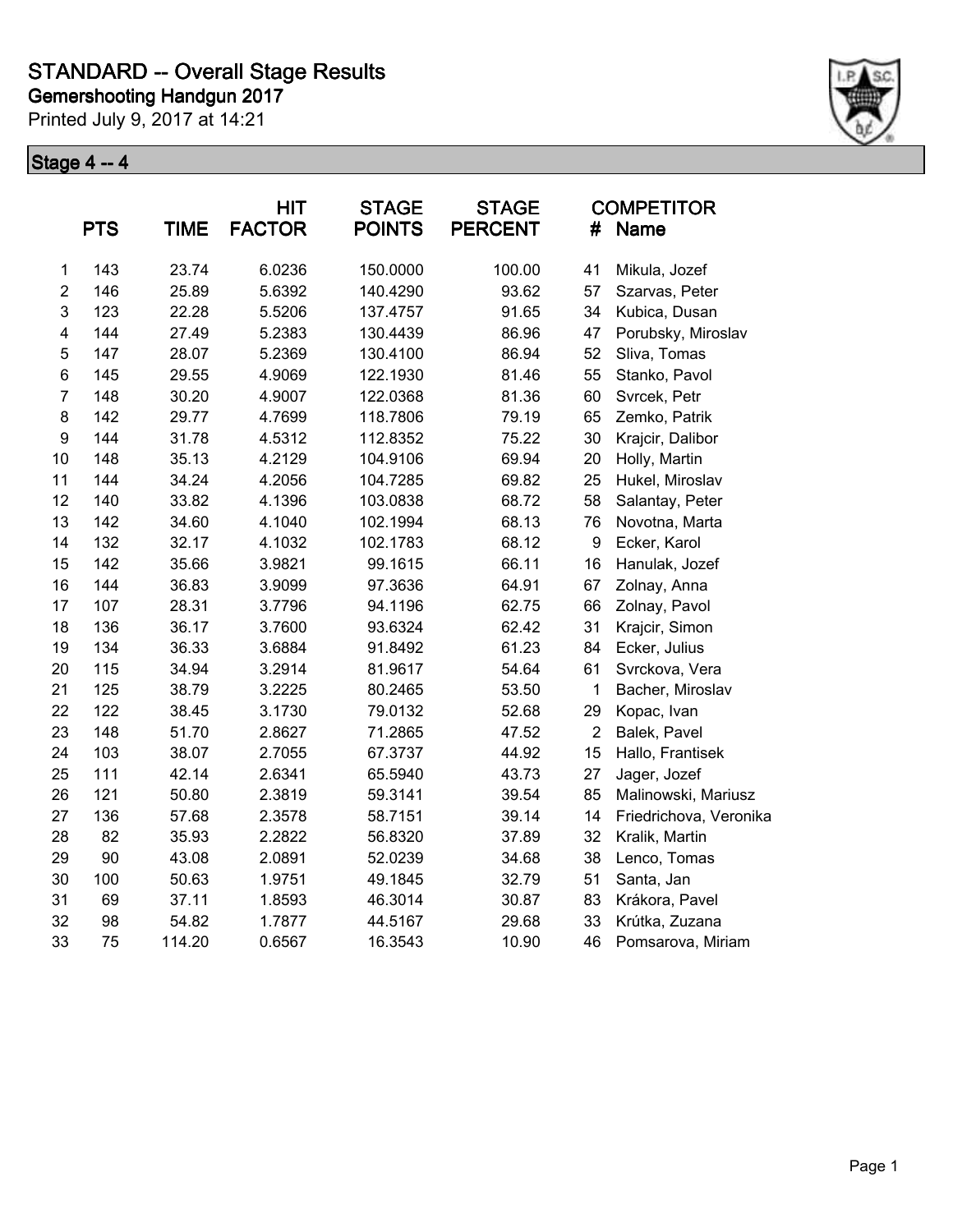Printed July 9, 2017 at 14:21



|                | <b>PTS</b> | <b>TIME</b> | HIT<br><b>FACTOR</b> | <b>STAGE</b><br><b>POINTS</b> | <b>STAGE</b><br><b>PERCENT</b> | #  | <b>COMPETITOR</b><br><b>Name</b> |
|----------------|------------|-------------|----------------------|-------------------------------|--------------------------------|----|----------------------------------|
|                | 148        | 23.37       | 6.3329               | 150.0000                      | 100.00                         | 22 |                                  |
| 1              |            |             |                      |                               |                                |    | Hos, Ivan                        |
| $\overline{c}$ | 144        | 23.65       | 6.0888               | 144.2180                      | 96.15                          | 23 | Hrnciarik, Andrej                |
| 3              | 129        | 22.19       | 5.8134               | 137.6958                      | 91.80                          | 10 | Fedor, Marian                    |
| 4              | 142        | 25.11       | 5.6551               | 133.9460                      | 89.30                          | 39 | Likavec, Martin                  |
| 5              | 140        | 26.69       | 5.2454               | 124.2418                      | 82.83                          | 81 | Tistan, Martin                   |
| 6              | 138        | 27.37       | 5.0420               | 119.4243                      | 79.62                          | 72 | Bulko, Peter                     |
| $\overline{7}$ | 142        | 28.36       | 5.0071               | 118.5961                      | 79.06                          | 26 | Chlebovcova, Zuzana              |
| 8              | 117        | 23.67       | 4.9430               | 117.0782                      | 78.05                          | 7  | Drimaj, Peter                    |
| 9              | 122        | 24.94       | 4.8917               | 115.8648                      | 77.24                          | 75 | Blaha, Frantisek                 |
| 10             | 140        | 31.29       | 4.4743               | 105.9768                      | 70.65                          | 78 | Gahir, Marek                     |
| 11             | 134        | 30.02       | 4.4637               | 105.7261                      | 70.48                          | 79 | Gahir jr, Marek                  |
| 12             | 142        | 32.25       | 4.4031               | 104.2910                      | 69.53                          | 36 | Lazorik, Maros                   |
| 13             | 134        | 30.57       | 4.3834               | 103.8240                      | 69.22                          | 80 | Mindek, Martin                   |
| 14             | 144        | 32.92       | 4.3742               | 103.6074                      | 69.07                          | 50 | Santa, Tomas                     |
| 15             | 142        | 34.52       | 4.1136               | 97.4329                       | 64.96                          | 69 | Varos, Peter                     |
| 16             | 122        | 29.78       | 4.0967               | 97.0339                       | 64.69                          | 4  | Bertoli, Jan                     |
| 17             | 142        | 34.82       | 4.0781               | 96.5935                       | 64.40                          | 17 | Harsanyi, Andrej                 |
| 18             | 148        | 38.61       | 3.8332               | 90.7925                       | 60.53                          | 18 | Hatar, Jakub                     |
| 19             | 124        | 32.59       | 3.8048               | 90.1209                       | 60.08                          | 5  | Bopkova, Eniko                   |
| 20             | 140        | 37.78       | 3.7057               | 87.7717                       | 58.51                          | 59 | Svider, Michal                   |
| 21             | 148        | 40.22       | 3.6798               | 87.1581                       | 58.11                          | 71 | Potocek, Branislav               |
| 22             | 140        | 41.03       | 3.4121               | 80.8193                       | 53.88                          | 74 | Urban, Peter                     |
| 23             | 121        | 48.33       | 2.5036               | 59.3003                       | 39.53                          | 73 | Kmeto, Marian                    |
| 24             | 142        | 73.17       | 1.9407               | 45.9667                       | 30.64                          | 64 | Vitkova, Sandra                  |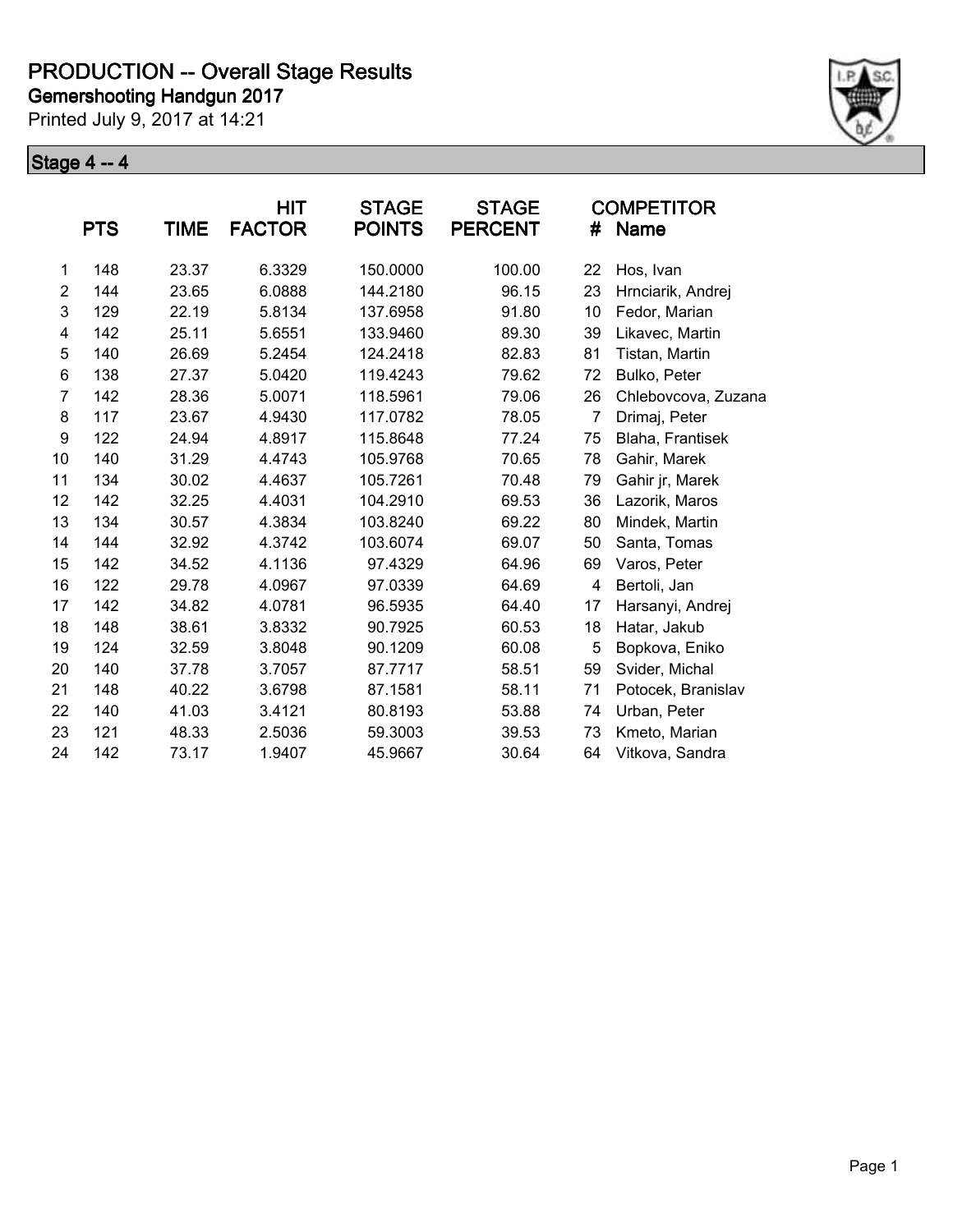| <b>PTS</b> |       | HIT<br>TIME FACTOR | <b>STAGE</b><br><b>POINTS</b> | <b>STAGE</b><br><b>PERCENT</b> | <b>COMPETITOR</b><br># Name |
|------------|-------|--------------------|-------------------------------|--------------------------------|-----------------------------|
| - 144      | 27.12 | 5.3097             | 150.0000                      | 100.00                         | 40 Miglecz, Gyula           |
| 2 138      | 34.09 | 4.0481             | 114.3591                      | 76.24                          | 53 Slovacek, Pavel          |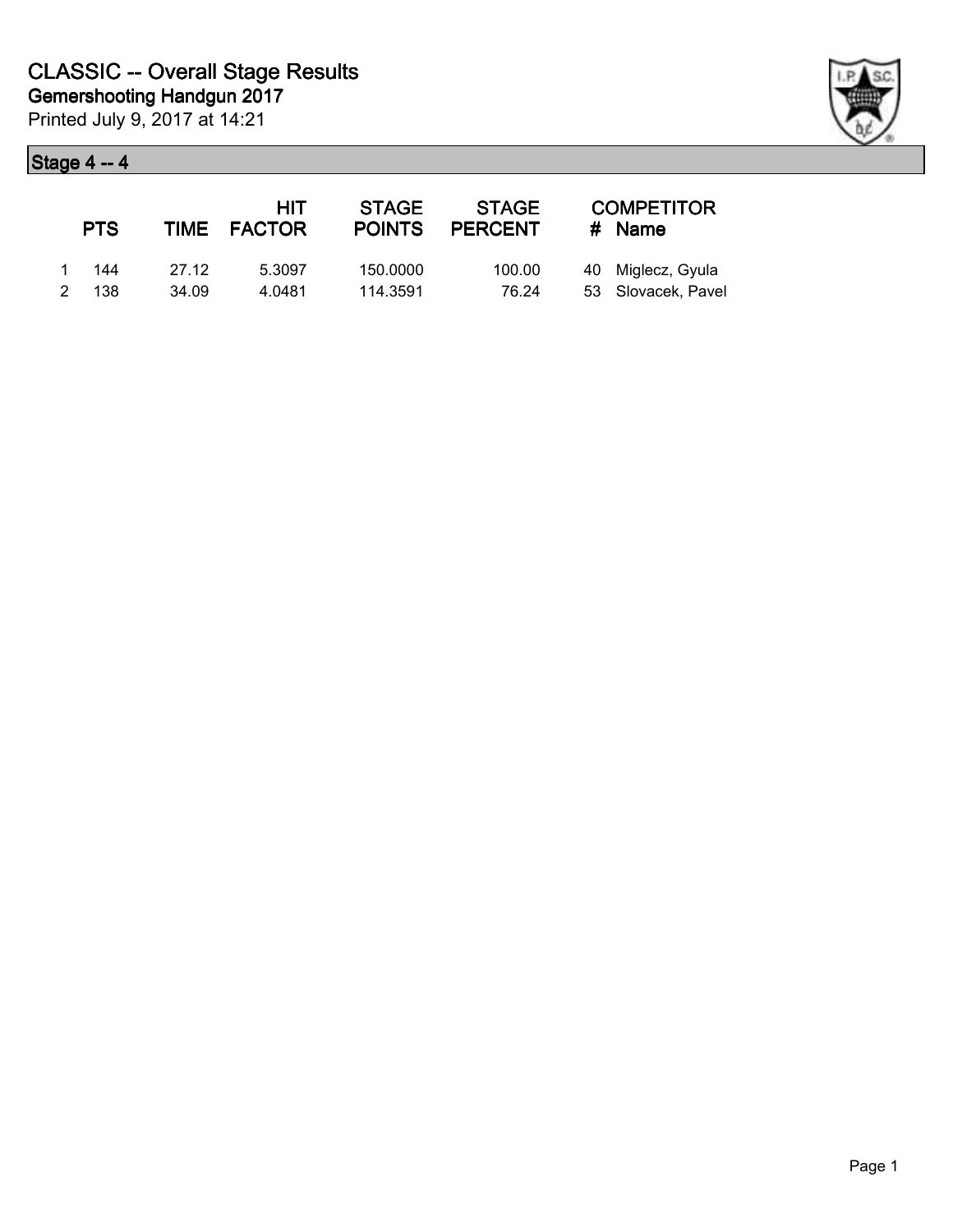

|   | <b>PTS</b> | <b>TIME</b> | <b>HIT</b><br><b>FACTOR</b> | <b>STAGE</b><br><b>POINTS</b> | <b>STAGE</b><br><b>PERCENT</b> | #  | <b>COMPETITOR</b><br><b>Name</b> |
|---|------------|-------------|-----------------------------|-------------------------------|--------------------------------|----|----------------------------------|
|   | 117        | 11.73       | 9.9744                      | 120.0000                      | 100.00                         | 48 | Pupala, Ondrej                   |
| 2 | 113        | 11.66       | 9.6913                      | 116.5932                      | 97.16                          | 21 | Horinek, Milos                   |
| 3 | 112        | 12.88       | 8.6957                      | 104.6154                      | 87.18                          | 3  | Barancik, Ivan                   |
| 4 | 113        | 15.30       | 7.3856                      | 88.8547                       | 74.05                          | 70 | Kubac, Vitezslav                 |
| 5 | 118        | 16.36       | 7.2127                      | 86.7745                       | 72.31                          | 45 | Pavlik, Jan                      |
| 6 | 102        | 27.78       | 3.6717                      | 44.1735                       | 36.81                          | 77 | Ficek, Roman                     |
|   | 74         | 31.87       | 2.3219                      | 27.9346                       | 23.28                          | 49 | Puskas, Peter                    |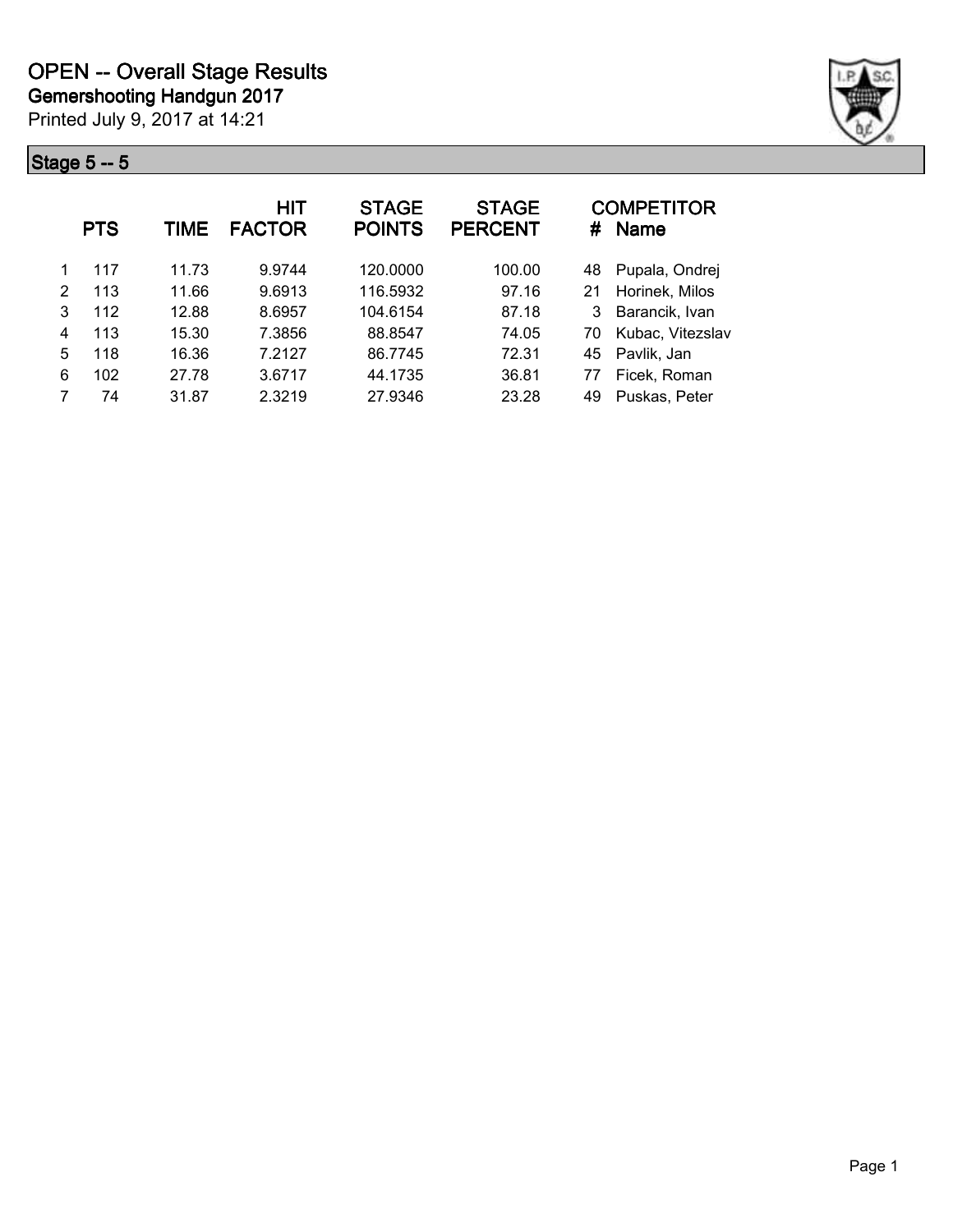Printed July 9, 2017 at 14:21



|                         | <b>PTS</b> | <b>TIME</b> | <b>HIT</b><br><b>FACTOR</b> | <b>STAGE</b><br><b>POINTS</b> | <b>STAGE</b><br><b>PERCENT</b> | #              | <b>COMPETITOR</b><br>Name |
|-------------------------|------------|-------------|-----------------------------|-------------------------------|--------------------------------|----------------|---------------------------|
| 1                       | 100        | 13.27       | 7.5358                      | 120.0000                      | 100.00                         | 41             | Mikula, Jozef             |
| $\overline{2}$          | 101        | 14.24       | 7.0927                      | 112.9441                      | 94.12                          | 34             | Kubica, Dusan             |
| 3                       | 113        | 16.85       | 6.7062                      | 106.7900                      | 88.99                          | 57             | Szarvas, Peter            |
| $\overline{\mathbf{4}}$ | 111        | 16.78       | 6.6150                      | 105.3375                      | 87.78                          | 52             | Sliva, Tomas              |
| 5                       | 116        | 18.69       | 6.2065                      | 98.8327                       | 82.36                          | 55             | Stanko, Pavol             |
| 6                       | 116        | 19.97       | 5.8087                      | 92.4979                       | 77.08                          | 65             | Zemko, Patrik             |
| $\overline{7}$          | 111        | 19.32       | 5.7453                      | 91.4888                       | 76.24                          | 60             | Svrcek, Petr              |
| 8                       | 116        | 20.33       | 5.7059                      | 90.8600                       | 75.72                          | 83             | Krákora, Pavel            |
| $\boldsymbol{9}$        | 116        | 20.39       | 5.6891                      | 90.5926                       | 75.49                          | 25             | Hukel, Miroslav           |
| 10                      | 101        | 18.04       | 5.5987                      | 89.1532                       | 74.29                          | 66             | Zolnay, Pavol             |
| 11                      | 102        | 18.41       | 5.5405                      | 88.2264                       | 73.52                          | 9              | Ecker, Karol              |
| 12                      | 112        | 21.14       | 5.2980                      | 84.3656                       | 70.30                          | 30             | Krajcir, Dalibor          |
| 13                      | 112        | 23.38       | 4.7904                      | 76.2826                       | 63.57                          | 27             | Jager, Jozef              |
| 14                      | 116        | 24.46       | 4.7424                      | 75.5186                       | 62.93                          | 67             | Zolnay, Anna              |
| 15                      | 116        | 25.74       | 4.5066                      | 71.7632                       | 59.80                          | 84             | Ecker, Julius             |
| 16                      | 108        | 24.63       | 4.3849                      | 69.8251                       | 58.19                          | 61             | Svrckova, Vera            |
| 17                      | 114        | 26.05       | 4.3762                      | 69.6866                       | 58.07                          | 31             | Krajcir, Simon            |
| 18                      | 99         | 22.88       | 4.3269                      | 68.9019                       | 57.42                          | 20             | Holly, Martin             |
| 19                      | 108        | 26.55       | 4.0678                      | 64.7756                       | 53.98                          | $\mathbf 1$    | Bacher, Miroslav          |
| 20                      | 112        | 27.95       | 4.0072                      | 63.8099                       | 53.17                          | 29             | Kopac, Ivan               |
| 21                      | 116        | 29.43       | 3.9416                      | 62.7653                       | 52.30                          | 76             | Novotna, Marta            |
| 22                      | 118        | 30.93       | 3.8151                      | 60.7511                       | 50.63                          | $\overline{2}$ | Balek, Pavel              |
| 23                      | 80         | 22.28       | 3.5907                      | 57.1777                       | 47.65                          | 47             | Porubsky, Miroslav        |
| 24                      | 104        | 29.68       | 3.5040                      | 55.7984                       | 46.50                          | 58             | Salantay, Peter           |
| 25                      | 102        | 29.13       | 3.5015                      | 55.7586                       | 46.47                          | 38             | Lenco, Tomas              |
| 26                      | 89         | 27.52       | 3.2340                      | 51.4984                       | 42.92                          | 16             | Hanulak, Jozef            |
| 27                      | 88         | 27.47       | 3.2035                      | 51.0125                       | 42.51                          | 15             | Hallo, Frantisek          |
| 28                      | 112        | 35.11       | 3.1900                      | 50.7971                       | 42.33                          | 14             | Friedrichova, Veronika    |
| 29                      | 104        | 32.74       | 3.1765                      | 50.5833                       | 42.15                          | 32             | Kralik, Martin            |
| 30                      | 91         | 31.95       | 2.8482                      | 45.3547                       | 37.80                          | 51             | Santa, Jan                |
| 31                      | 51         | 26.26       | 1.9421                      | 30.9263                       | 25.77                          | 85             | Malinowski, Mariusz       |
| 32                      | 85         | 46.37       | 1.8331                      | 29.1900                       | 24.32                          | 33             | Krútka, Zuzana            |
| 33                      | 47         | 27.83       | 1.6888                      | 26.8928                       | 22.41                          | 13             | Figei, Tibor              |
| 34                      | 68         | 47.87       | 1.4205                      | 22.6203                       | 18.85                          | 46             | Pomsarova, Miriam         |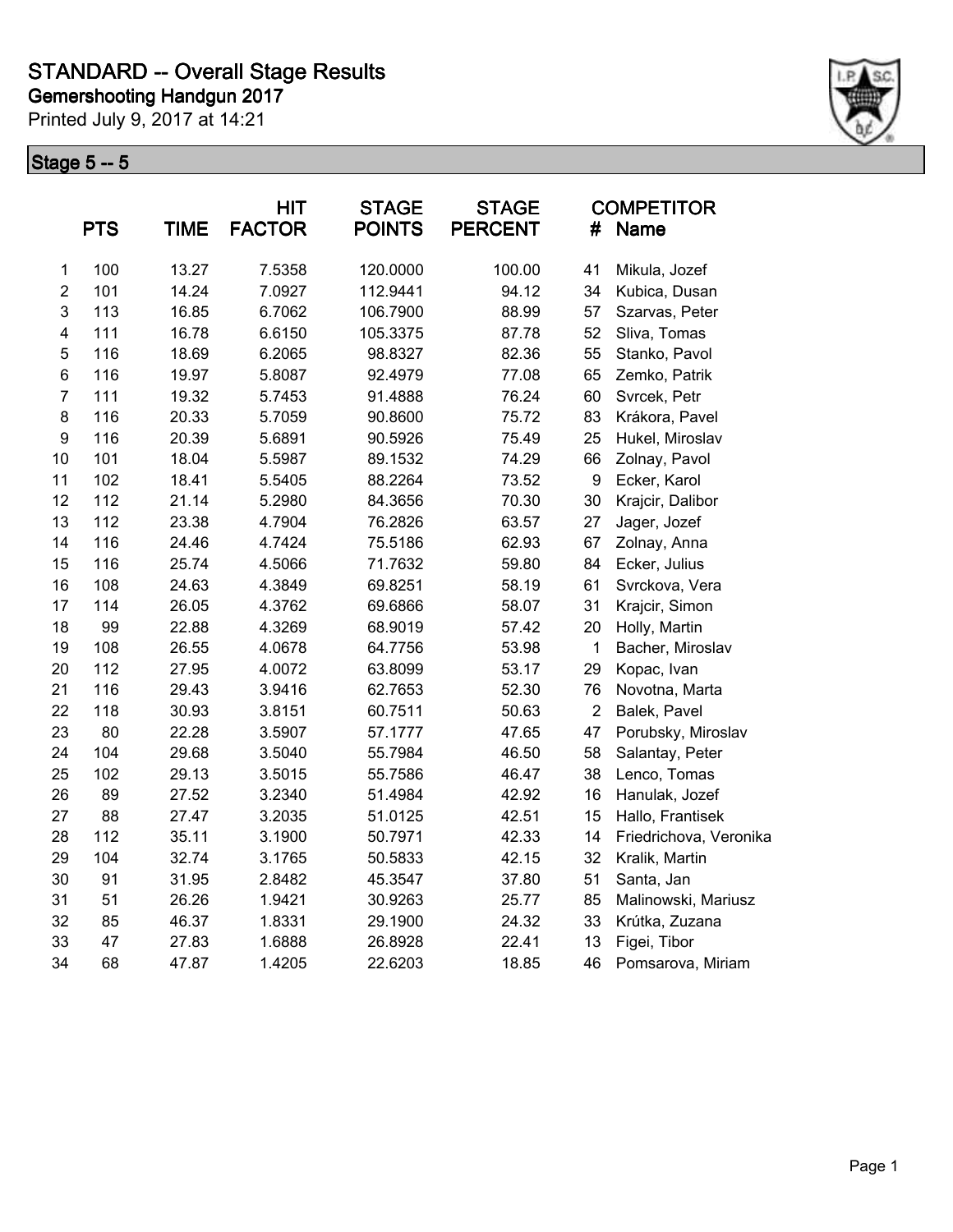Printed July 9, 2017 at 14:21



|                  | <b>PTS</b> | TIME  | <b>HIT</b><br><b>FACTOR</b> | <b>STAGE</b><br><b>POINTS</b> | <b>STAGE</b><br><b>PERCENT</b> | #  | <b>COMPETITOR</b><br><b>Name</b> |
|------------------|------------|-------|-----------------------------|-------------------------------|--------------------------------|----|----------------------------------|
| 1                | 112        | 13.46 | 8.3210                      | 120.0000                      | 100.00                         | 10 | Fedor, Marian                    |
| $\overline{2}$   | 112        | 13.96 | 8.0229                      | 115.7020                      | 96.42                          | 22 | Hos, Ivan                        |
| 3                | 114        | 15.33 | 7.4364                      | 107.2435                      | 89.37                          | 23 | Hrnciarik, Andrej                |
| 4                | 110        | 15.30 | 7.1895                      | 103.6835                      | 86.40                          | 75 | Blaha, Frantisek                 |
| 5                | 112        | 17.25 | 6.4928                      | 93.6348                       | 78.03                          | 81 | Tistan, Martin                   |
| 6                | 114        | 18.02 | 6.3263                      | 91.2343                       | 76.03                          | 72 | Bulko, Peter                     |
| $\overline{7}$   | 106        | 17.59 | 6.0262                      | 86.9057                       | 72.42                          | 26 | Chlebovcova, Zuzana              |
| 8                | 114        | 19.15 | 5.9530                      | 85.8508                       | 71.54                          | 39 | Likavec, Martin                  |
| $\boldsymbol{9}$ | 110        | 19.45 | 5.6555                      | 81.5608                       | 67.97                          | 78 | Gahir, Marek                     |
| 10               | 101        | 17.91 | 5.6393                      | 81.3269                       | 67.77                          | 7  | Drimaj, Peter                    |
| 11               | 108        | 19.98 | 5.4054                      | 77.9537                       | 64.96                          | 17 | Harsanyi, Andrej                 |
| 12               | 97         | 19.69 | 4.9264                      | 71.0451                       | 59.20                          | 79 | Gahir jr, Marek                  |
| 13               | 108        | 22.22 | 4.8605                      | 70.0952                       | 58.41                          | 80 | Mindek, Martin                   |
| 14               | 96         | 19.84 | 4.8387                      | 69.7811                       | 58.15                          | 69 | Varos, Peter                     |
| 15               | 116        | 24.10 | 4.8133                      | 69.4144                       | 57.85                          | 50 | Santa, Tomas                     |
| 16               | 118        | 24.74 | 4.7696                      | 68.7845                       | 57.32                          | 71 | Potocek, Branislav               |
| 17               | 106        | 22.84 | 4.6410                      | 66.9296                       | 55.77                          | 36 | Lazorik, Maros                   |
| 18               | 78         | 16.82 | 4.6373                      | 66.8770                       | 55.73                          | 4  | Bertoli, Jan                     |
| 19               | 95         | 22.77 | 4.1722                      | 60.1685                       | 50.14                          | 59 | Svider, Michal                   |
| 20               | 98         | 23.60 | 4.1525                      | 59.8856                       | 49.90                          | 5  | Bopkova, Eniko                   |
| 21               | 102        | 28.01 | 3.6416                      | 52.5164                       | 43.76                          | 74 | Urban, Peter                     |
| 22               | 96         | 27.10 | 3.5424                      | 51.0870                       | 42.57                          | 18 | Hatar, Jakub                     |
| 23               | 106        | 56.60 | 1.8728                      | 27.0083                       | 22.51                          | 64 | Vitkova, Sandra                  |
| 24               | 55         | 31.48 | 1.7471                      | 25.1963                       | 21.00                          | 73 | Kmeto, Marian                    |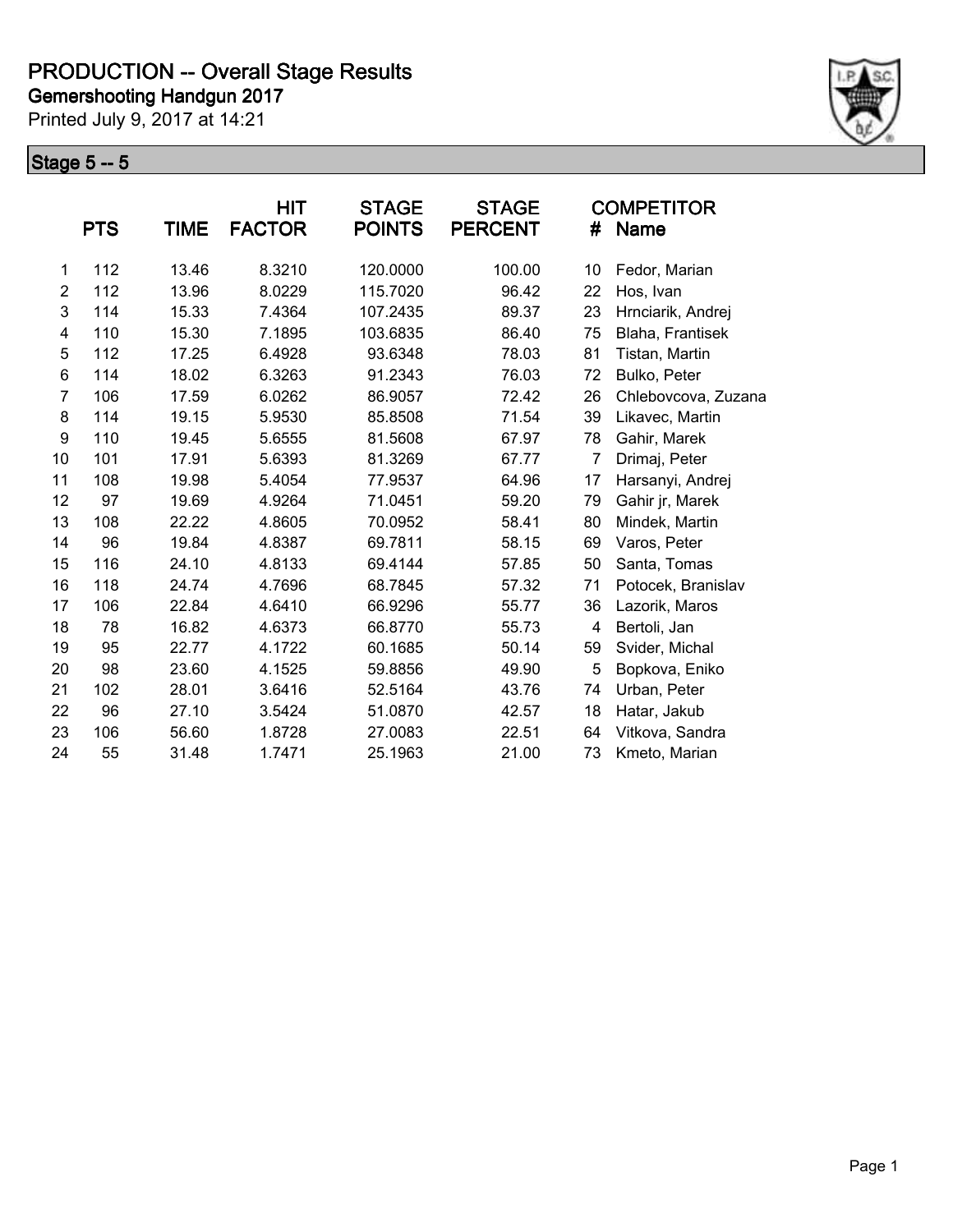| <b>PTS</b> |       | <b>HIT</b><br>TIME FACTOR | <b>STAGE</b> | <b>STAGE</b><br>POINTS PERCENT | <b>COMPETITOR</b><br># Name |
|------------|-------|---------------------------|--------------|--------------------------------|-----------------------------|
| 1 114      | 16.23 | 7.0240                    | 120,0000     | 100.00                         | 40 Miglecz, Gyula           |
| 2 104      | 21.77 | 4.7772                    | 81.6150      | 68.01                          | 53 Slovacek, Pavel          |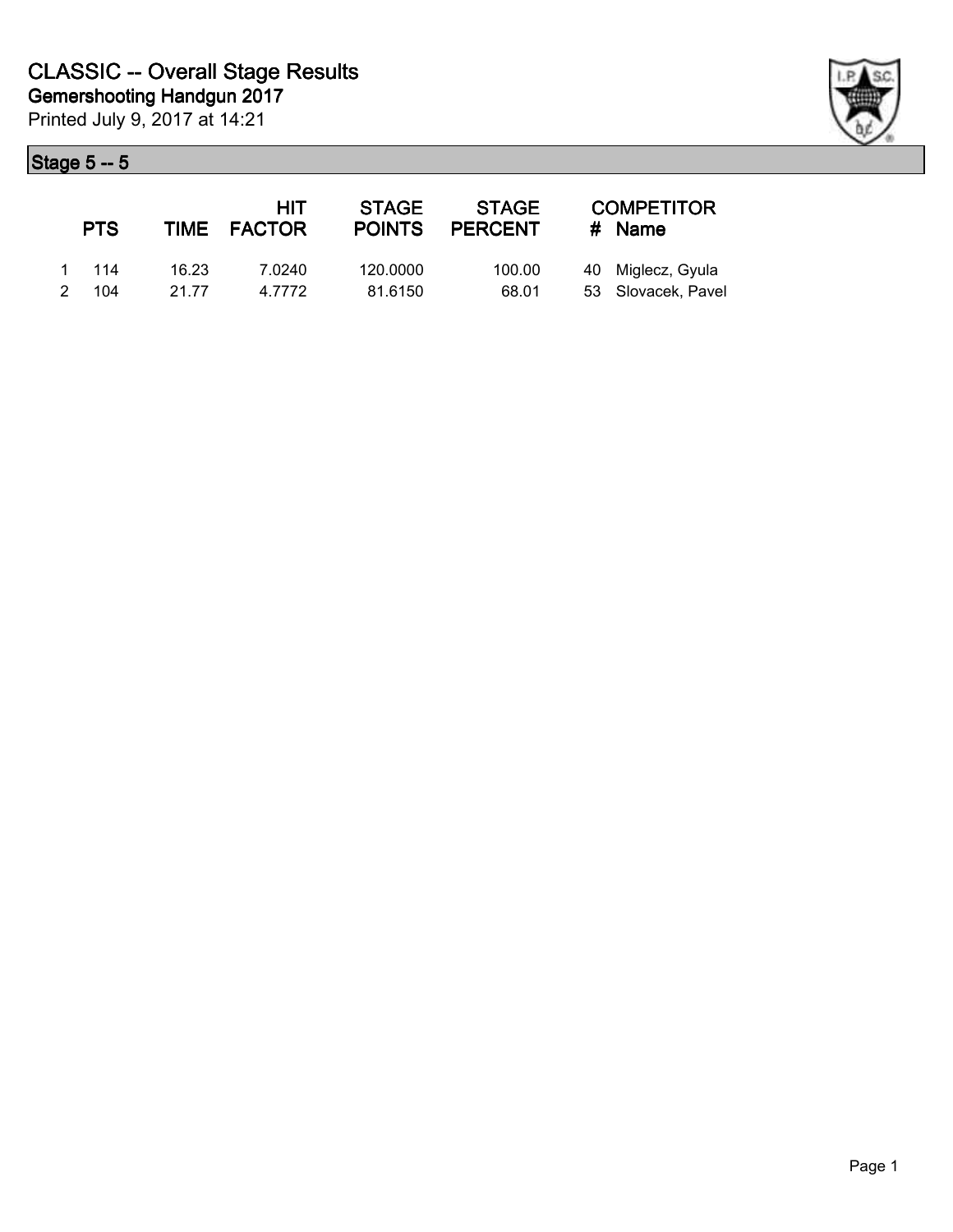

|   | <b>PTS</b> | <b>TIME</b> | HIT<br><b>FACTOR</b> | <b>STAGE</b><br><b>POINTS</b> | <b>STAGE</b><br><b>PERCENT</b> | #  | <b>COMPETITOR</b><br><b>Name</b> |
|---|------------|-------------|----------------------|-------------------------------|--------------------------------|----|----------------------------------|
|   | 73         | 11.17       | 6.5354               | 75,0000                       | 100.00                         | 21 | Horinek, Milos                   |
| 2 | 71         | 12.81       | 5.5425               | 63.6064                       | 84.81                          | 48 | Pupala, Ondrej                   |
| 3 | 71         | 13.06       | 5.4364               | 62.3888                       | 83.19                          | 45 | Pavlik, Jan                      |
| 4 | 69         | 15.69       | 4.3977               | 50.4682                       | 67.29                          |    | Barancik, Ivan                   |
| 5 | 54         | 17.24       | 3.1323               | 35.9458                       | 47.93                          | 70 | Kubac, Vitezslav                 |
| 6 | 65         | 47.87       | 1.3578               | 15.5827                       | 20.78                          | 49 | Puskas, Peter                    |
| 7 | 52         | 72.40       | 0.7182               | 8.2424                        | 10.99                          | 77 | Ficek, Roman                     |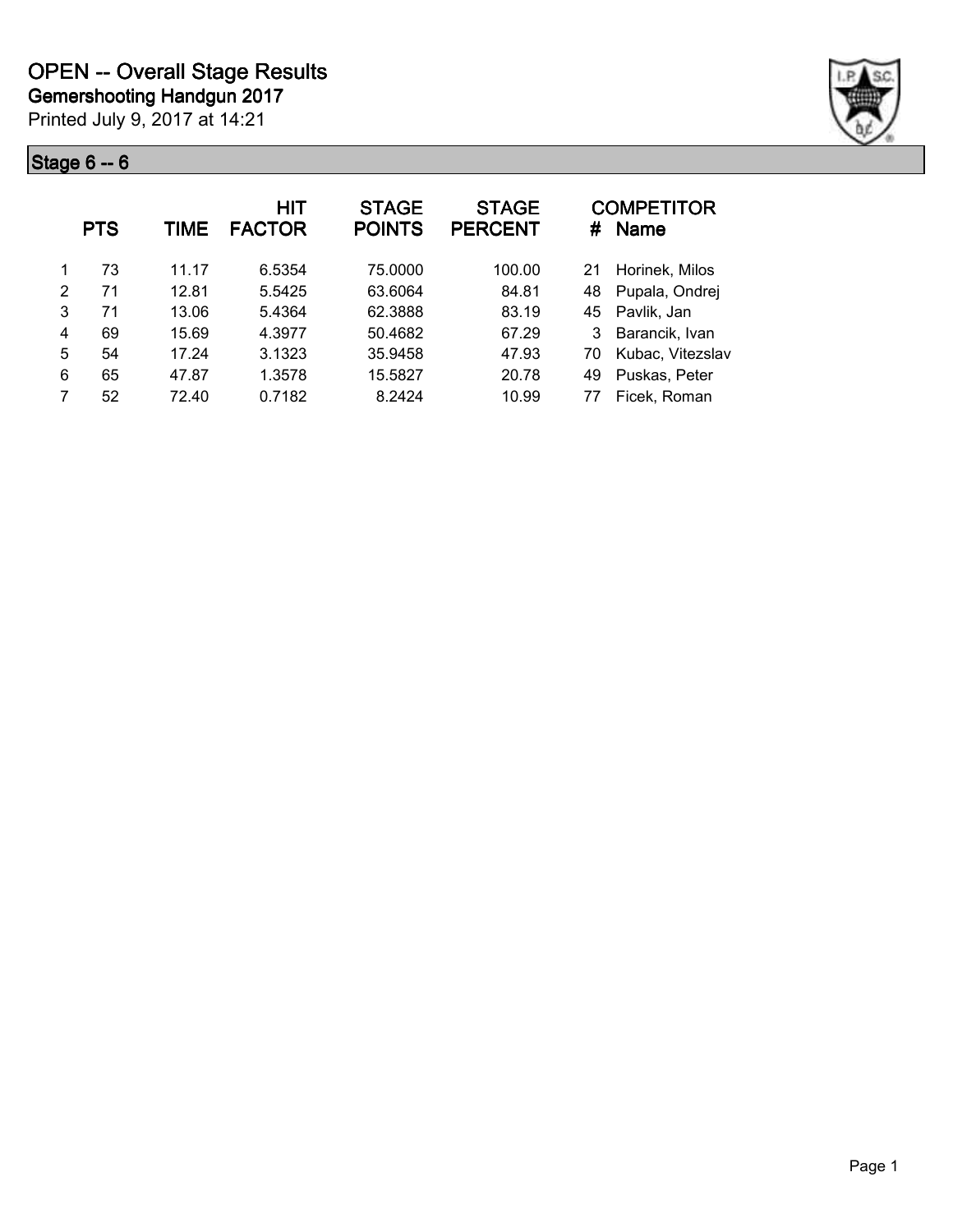Printed July 9, 2017 at 14:21



|                         | <b>PTS</b> | <b>TIME</b> | <b>HIT</b><br><b>FACTOR</b> | <b>STAGE</b><br><b>POINTS</b> | <b>STAGE</b><br><b>PERCENT</b> | #                | <b>COMPETITOR</b><br>Name |
|-------------------------|------------|-------------|-----------------------------|-------------------------------|--------------------------------|------------------|---------------------------|
| 1                       | 71         | 13.51       | 5.2554                      | 75.0000                       | 100.00                         | 41               | Mikula, Jozef             |
| $\overline{2}$          | 73         | 14.03       | 5.2031                      | 74.2546                       | 99.01                          | 57               | Szarvas, Peter            |
| 3                       | 75         | 15.57       | 4.8170                      | 68.7434                       | 91.66                          | 55               | Stanko, Pavol             |
| $\overline{\mathbf{4}}$ | 75         | 16.61       | 4.5154                      | 64.4392                       | 85.92                          | 34               | Kubica, Dusan             |
| 5                       | 73         | 16.27       | 4.4868                      | 64.0315                       | 85.38                          | 47               | Porubsky, Miroslav        |
| 6                       | 71         | 16.86       | 4.2112                      | 60.0979                       | 80.13                          | 83               | Krákora, Pavel            |
| $\overline{7}$          | 65         | 16.23       | 4.0049                      | 57.1549                       | 76.21                          | 60               | Svrcek, Petr              |
| 8                       | 63         | 16.17       | 3.8961                      | 55.6018                       | 74.14                          | 66               | Zolnay, Pavol             |
| $\boldsymbol{9}$        | 69         | 18.55       | 3.7197                      | 53.0840                       | 70.78                          | $\boldsymbol{9}$ | Ecker, Karol              |
| 10                      | 69         | 19.50       | 3.5385                      | 50.4978                       | 67.33                          | 58               | Salantay, Peter           |
| 11                      | 73         | 20.76       | 3.5164                      | 50.1827                       | 66.91                          | 65               | Zemko, Patrik             |
| 12                      | 71         | 22.03       | 3.2229                      | 45.9941                       | 61.33                          | 20               | Holly, Martin             |
| 13                      | 71         | 22.38       | 3.1725                      | 45.2748                       | 60.37                          | 25               | Hukel, Miroslav           |
| 14                      | 71         | 25.20       | 2.8175                      | 40.2083                       | 53.61                          | 31               | Krajcir, Simon            |
| 15                      | 73         | 26.11       | 2.7959                      | 39.9001                       | 53.20                          | 76               | Novotna, Marta            |
| 16                      | 69         | 25.01       | 2.7589                      | 39.3726                       | 52.50                          | 84               | Ecker, Julius             |
| 17                      | 63         | 23.33       | 2.7004                      | 38.5376                       | 51.38                          | 61               | Svrckova, Vera            |
| 18                      | 73         | 27.29       | 2.6750                      | 38.1749                       | 50.90                          | 52               | Sliva, Tomas              |
| 19                      | 67         | 26.21       | 2.5563                      | 36.4809                       | 48.64                          | 30               | Krajcir, Dalibor          |
| 20                      | 63         | 25.19       | 2.5010                      | 35.6920                       | 47.59                          | 67               | Zolnay, Anna              |
| 21                      | 69         | 27.89       | 2.4740                      | 35.3068                       | 47.08                          | 27               | Jager, Jozef              |
| 22                      | 63         | 25.60       | 2.4609                      | 35.1203                       | 46.83                          | 15               | Hallo, Frantisek          |
| 23                      | 73         | 33.57       | 2.1746                      | 31.0334                       | 41.38                          | 16               | Hanulak, Jozef            |
| 24                      | 63         | 29.18       | 2.1590                      | 30.8116                       | 41.08                          | 29               | Kopac, Ivan               |
| 25                      | 67         | 31.79       | 2.1076                      | 30.0776                       | 40.10                          | 1                | Bacher, Miroslav          |
| 26                      | 58         | 27.81       | 2.0856                      | 29.7636                       | 39.68                          | 51               | Santa, Jan                |
| 27                      | 69         | 40.98       | 1.6837                      | 24.0290                       | 32.04                          | $\overline{2}$   | Balek, Pavel              |
| 28                      | 56         | 42.90       | 1.3054                      | 18.6290                       | 24.84                          | 85               | Malinowski, Mariusz       |
| 29                      | 42         | 32.33       | 1.2991                      | 18.5397                       | 24.72                          | 32               | Kralik, Martin            |
| 30                      | 48         | 60.48       | 0.7937                      | 11.3263                       | 15.10                          | 33               | Krútka, Zuzana            |
| 31                      | 41         | 55.80       | 0.7348                      | 10.4860                       | 13.98                          | 38               | Lenco, Tomas              |
| 32                      | 55         | 79.95       | 0.6879                      | 9.8175                        | 13.09                          | 46               | Pomsarova, Miriam         |
| 33                      | 11         | 40.80       | 0.2696                      | 3.8476                        | 5.13                           | 14               | Friedrichova, Veronika    |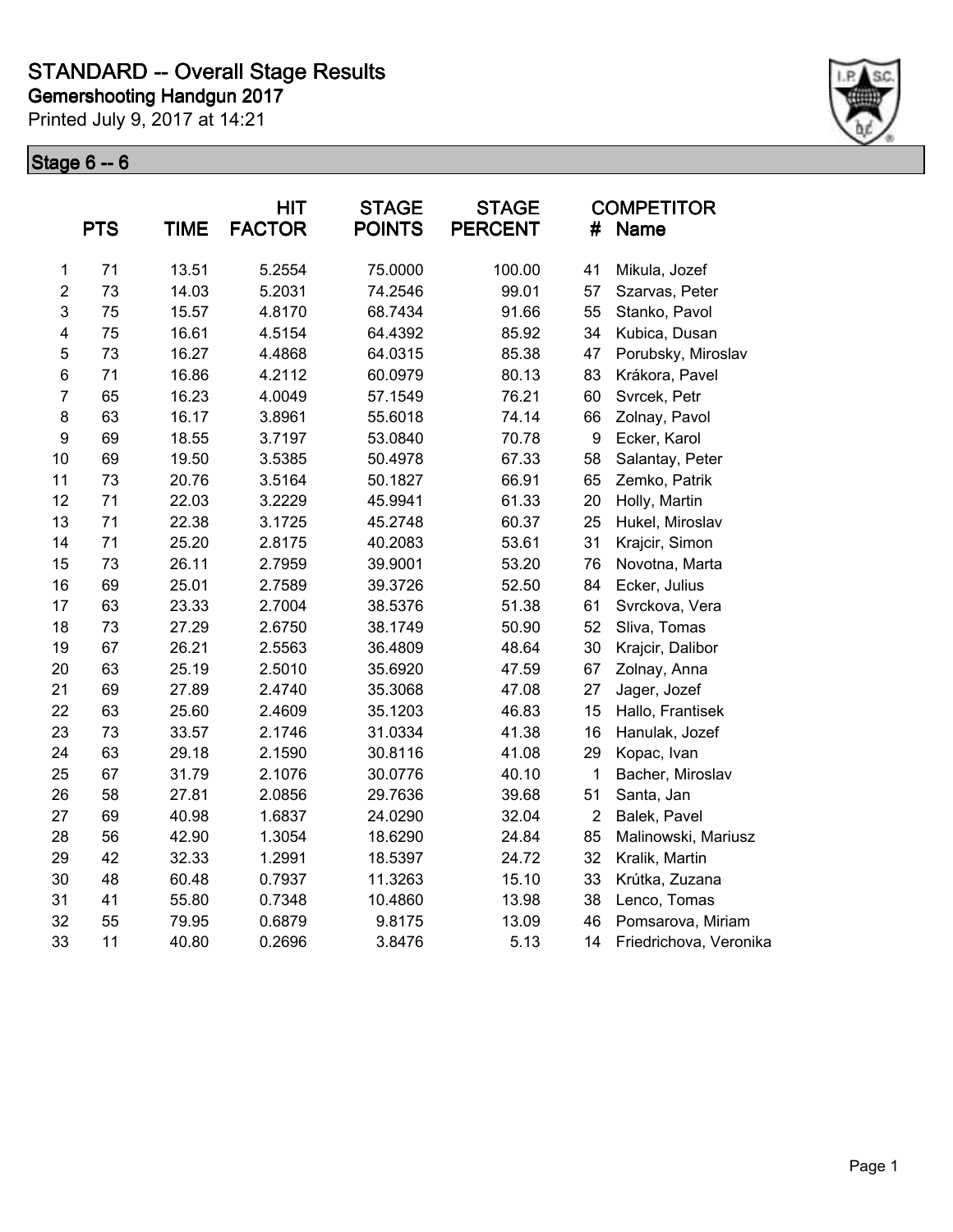Printed July 9, 2017 at 14:21



|                  | <b>PTS</b> | <b>TIME</b> | <b>HIT</b><br><b>FACTOR</b> | <b>STAGE</b><br><b>POINTS</b> | <b>STAGE</b><br><b>PERCENT</b> | #              | <b>COMPETITOR</b><br><b>Name</b> |
|------------------|------------|-------------|-----------------------------|-------------------------------|--------------------------------|----------------|----------------------------------|
| 1                | 73         | 12.74       | 5.7300                      | 75.0000                       | 100.00                         | 22             | Hos, Ivan                        |
| $\overline{2}$   | 63         | 11.98       | 5.2588                      | 68.8322                       | 91.78                          | 10             | Fedor, Marian                    |
| 3                | 75         | 14.85       | 5.0505                      | 66.1063                       | 88.14                          | 81             | Tistan, Martin                   |
| 4                | 71         | 15.11       | 4.6989                      | 61.5038                       | 82.01                          | $\overline{7}$ | Drimaj, Peter                    |
| 5                | 67         | 14.30       | 4.6853                      | 61.3263                       | 81.77                          | 39             | Likavec, Martin                  |
| 6                | 73         | 15.60       | 4.6795                      | 61.2500                       | 81.67                          | 23             | Hrnciarik, Andrej                |
| $\overline{7}$   | 69         | 15.72       | 4.3893                      | 57.4519                       | 76.60                          | 59             | Svider, Michal                   |
| 8                | 67         | 15.97       | 4.1954                      | 54.9133                       | 73.22                          | 72             | Bulko, Peter                     |
| $\boldsymbol{9}$ | 73         | 19.96       | 3.6573                      | 47.8707                       | 63.83                          | 4              | Bertoli, Jan                     |
| 10               | 71         | 20.77       | 3.4184                      | 44.7435                       | 59.66                          | 75             | Blaha, Frantisek                 |
| 11               | 69         | 20.91       | 3.2999                      | 43.1920                       | 57.59                          | 17             | Harsanyi, Andrej                 |
| 12               | 58         | 18.21       | 3.1851                      | 41.6894                       | 55.59                          | 26             | Chlebovcova, Zuzana              |
| 13               | 75         | 23.79       | 3.1526                      | 41.2643                       | 55.02                          | 36             | Lazorik, Maros                   |
| 14               | 69         | 24.97       | 2.7633                      | 36.1692                       | 48.23                          | 74             | Urban, Peter                     |
| 15               | 73         | 26.43       | 2.7620                      | 36.1521                       | 48.20                          | 71             | Potocek, Branislav               |
| 16               | 67         | 24.68       | 2.7147                      | 35.5335                       | 47.38                          | 69             | Varos, Peter                     |
| 17               | 67         | 25.67       | 2.6101                      | 34.1631                       | 45.55                          | 79             | Gahir jr, Marek                  |
| 18               | 58         | 22.61       | 2.5652                      | 33.5765                       | 44.77                          | 50             | Santa, Tomas                     |
| 19               | 63         | 24.58       | 2.5631                      | 33.5480                       | 44.73                          | 5              | Bopkova, Eniko                   |
| 20               | 67         | 27.79       | 2.4109                      | 31.5569                       | 42.08                          | 78             | Gahir, Marek                     |
| 21               | 56         | 24.15       | 2.3188                      | 30.3514                       | 40.47                          | 80             | Mindek, Martin                   |
| 22               | 58         | 48.06       | 1.2068                      | 15.7962                       | 21.06                          | 64             | Vitkova, Sandra                  |
| 23               | 45         | 51.62       | 0.8718                      | 11.4104                       | 15.21                          | 18             | Hatar, Jakub                     |
| 24               | 24         | 44.14       | 0.5437                      | 7.1168                        | 9.49                           | 73             | Kmeto, Marian                    |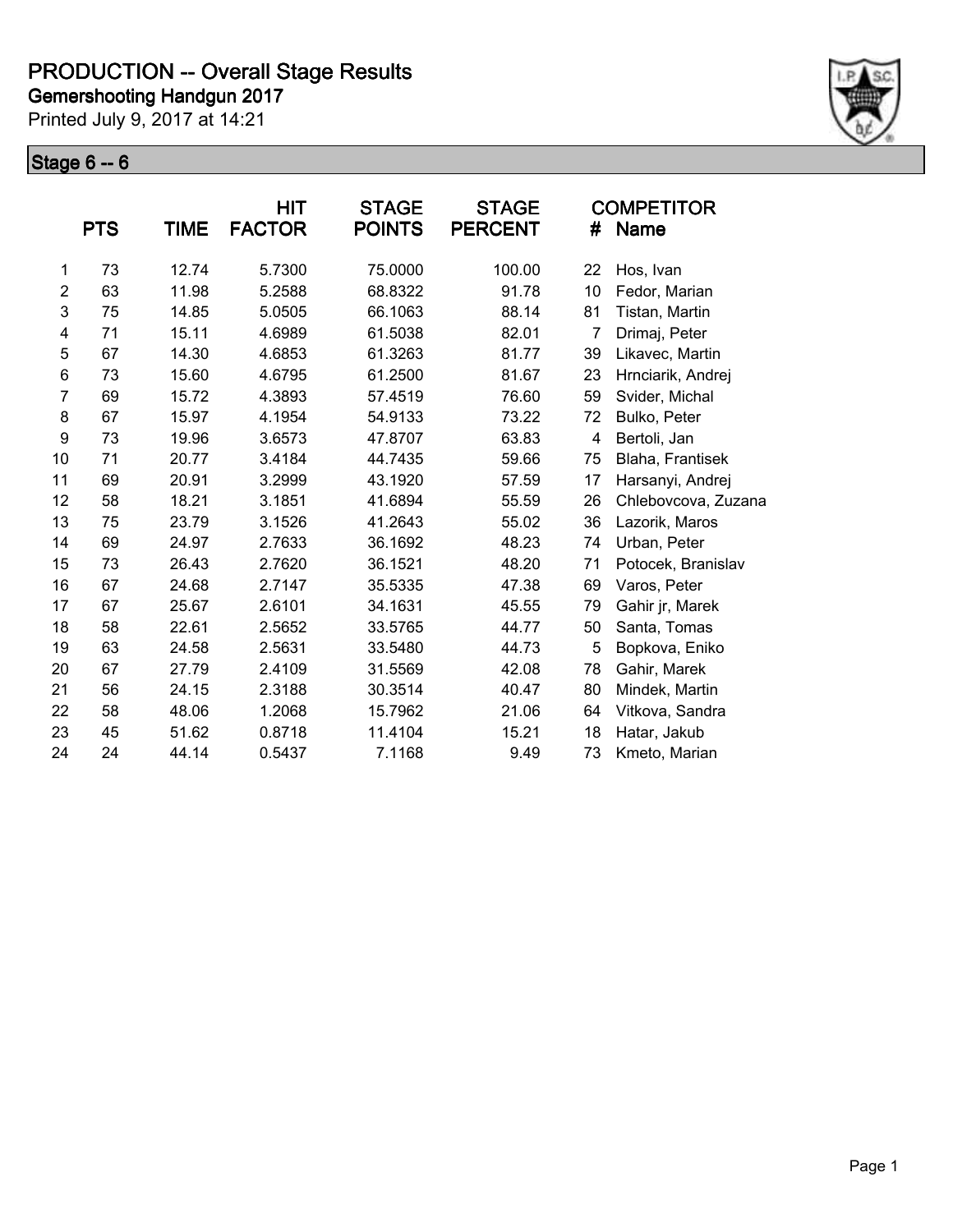|                | <b>PTS</b> |        | HIT<br>TIME FACTOR | <b>STAGE</b> | <b>STAGE</b><br>POINTS PERCENT | <b>COMPETITOR</b><br># Name |
|----------------|------------|--------|--------------------|--------------|--------------------------------|-----------------------------|
| $\overline{1}$ | - 67       | -23.14 | 2.8954             | 75.0000      | 100.00                         | 40 Miglecz, Gyula           |
| $\mathcal{P}$  | 71         | 27.52  | 2.5799             | 66.8282      | 89.10                          | 53 Slovacek, Pavel          |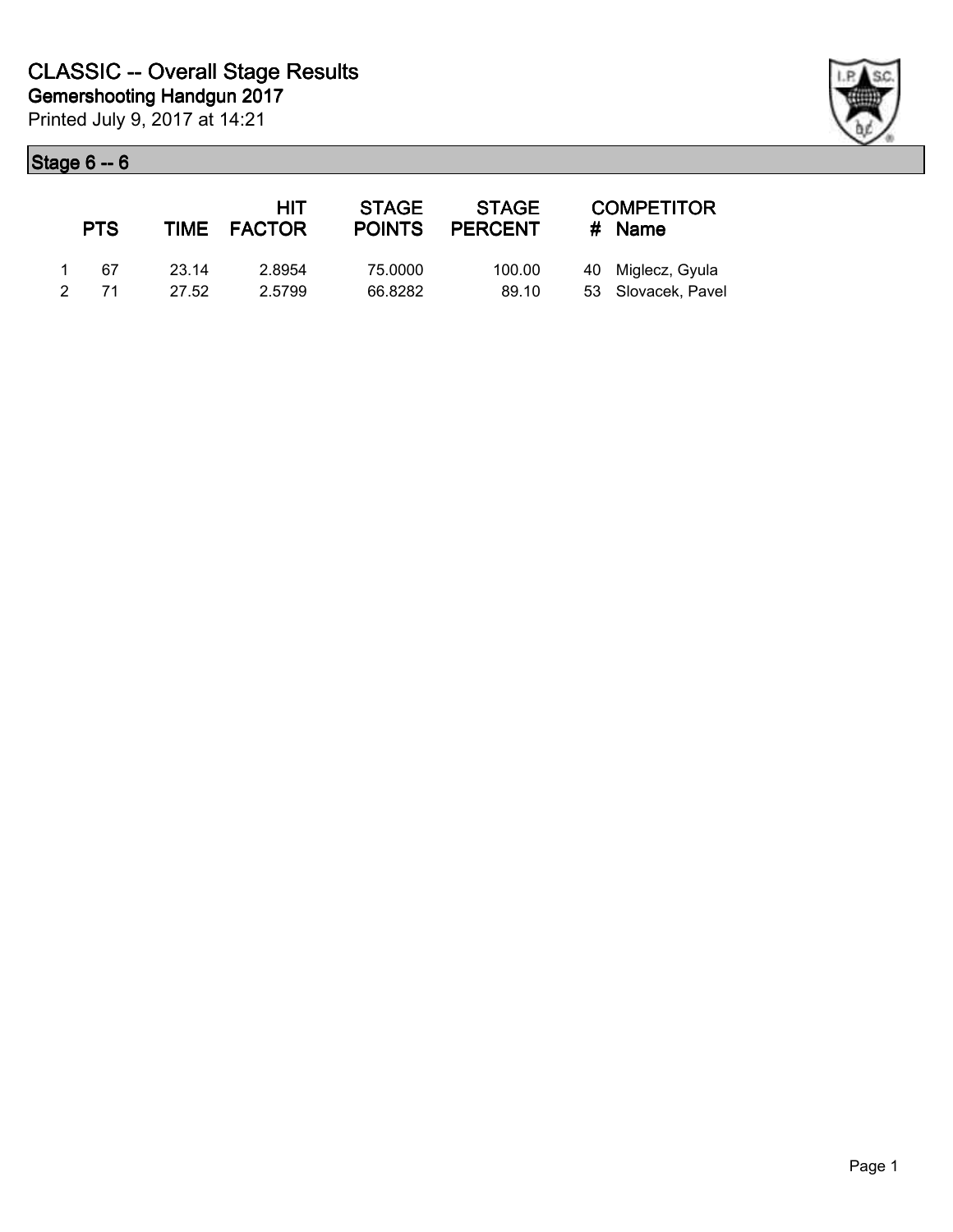

|   | <b>PTS</b> | TIME  | <b>HIT</b><br><b>FACTOR</b> | <b>STAGE</b><br><b>POINTS</b> | <b>STAGE</b><br><b>PERCENT</b> | #  | <b>COMPETITOR</b><br><b>Name</b> |
|---|------------|-------|-----------------------------|-------------------------------|--------------------------------|----|----------------------------------|
|   | 98         | 12.36 | 7.9288                      | 110.0000                      | 100.00                         | 21 | Horinek, Milos                   |
| 2 | 110        | 16.24 | 6.7734                      | 93.9705                       | 85.43                          | 45 | Pavlik, Jan                      |
| 3 | 83         | 12.92 | 6.4241                      | 89.1252                       | 81.02                          | 3  | Barancik, Ivan                   |
| 4 | 93         | 16.21 | 5.7372                      | 79.5949                       | 72.36                          | 48 | Pupala, Ondrej                   |
| 5 | 102        | 19.01 | 5.3656                      | 74.4395                       | 67.67                          | 70 | Kubac, Vitezslav                 |
| 6 | 58         | 35.15 | 1.6501                      | 22.8922                       | 20.81                          | 77 | Ficek, Roman                     |
| 7 | 53         | 34.77 | 1.5243                      | 21.1474                       | 19.22                          | 49 | Puskas, Peter                    |
|   |            |       |                             |                               |                                |    |                                  |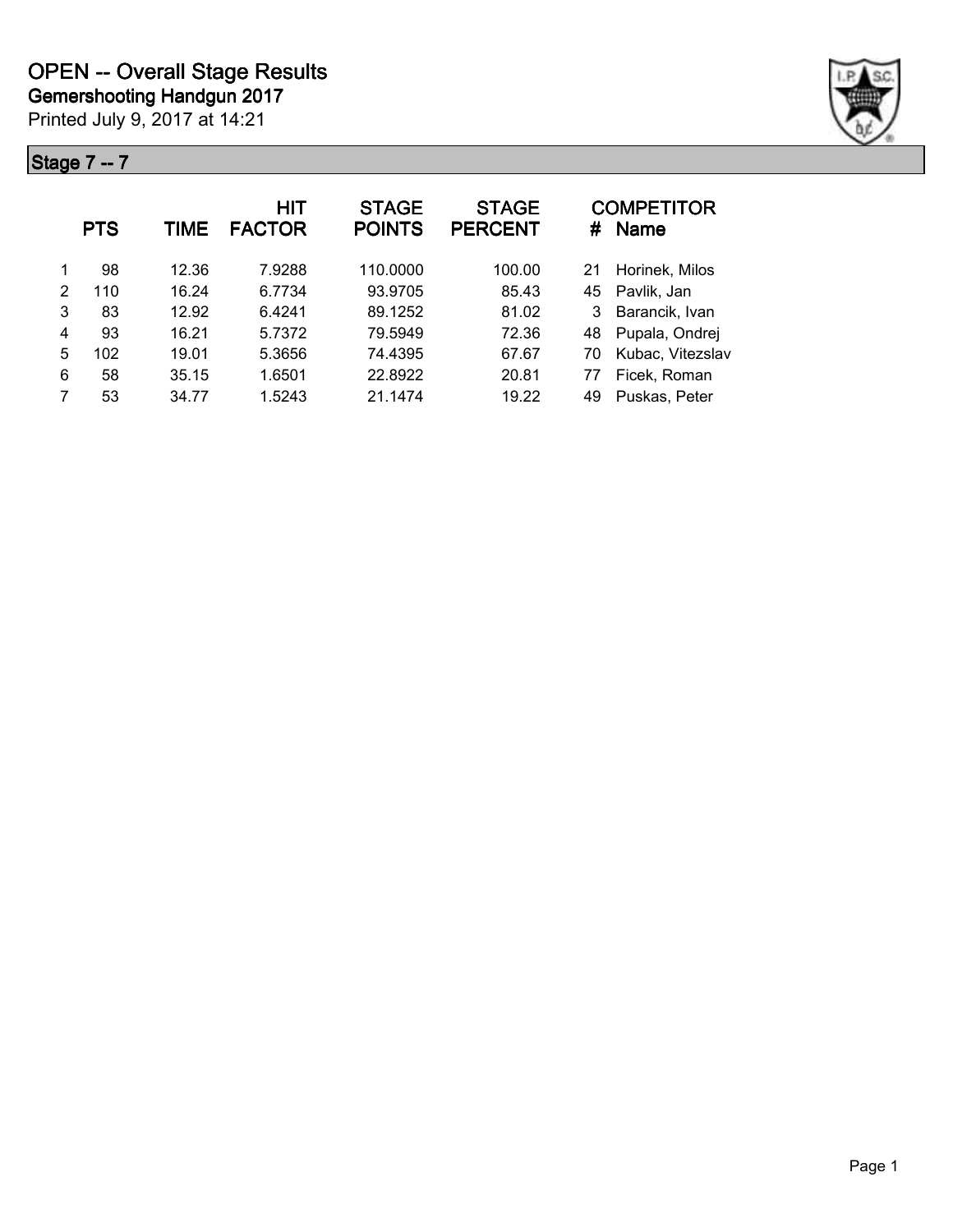Printed July 9, 2017 at 14:21



|                  | <b>PTS</b> | <b>TIME</b> | <b>HIT</b><br><b>FACTOR</b> | <b>STAGE</b><br><b>POINTS</b> | <b>STAGE</b><br><b>PERCENT</b> | #                | <b>COMPETITOR</b><br><b>Name</b> |
|------------------|------------|-------------|-----------------------------|-------------------------------|--------------------------------|------------------|----------------------------------|
| 1                | 102        | 16.29       | 6.2615                      | 110.0000                      | 100.00                         | 57               | Szarvas, Peter                   |
| $\overline{2}$   | 102        | 16.66       | 6.1224                      | 107.5570                      | 97.78                          | 34               | Kubica, Dusan                    |
| 3                | 105        | 19.67       | 5.3381                      | 93.7775                       | 85.25                          | 52               | Sliva, Tomas                     |
| 4                | 85         | 16.12       | 5.2730                      | 92.6334                       | 84.21                          | 41               | Mikula, Jozef                    |
| 5                | 98         | 18.93       | 5.1770                      | 90.9471                       | 82.68                          | 65               | Zemko, Patrik                    |
| 6                | 104        | 22.84       | 4.5534                      | 79.9928                       | 72.72                          | 55               | Stanko, Pavol                    |
| $\overline{7}$   | 80         | 18.78       | 4.2599                      | 74.8356                       | 68.03                          | 83               | Krákora, Pavel                   |
| 8                | 96         | 23.37       | 4.1078                      | 72.1649                       | 65.60                          | 76               | Novotna, Marta                   |
| $\boldsymbol{9}$ | 77         | 18.93       | 4.0676                      | 71.4585                       | 64.96                          | 47               | Porubsky, Miroslav               |
| 10               | 90         | 22.67       | 3.9700                      | 69.7436                       | 63.40                          | 58               | Salantay, Peter                  |
| 11               | 80         | 20.78       | 3.8499                      | 67.6329                       | 61.48                          | 25               | Hukel, Miroslav                  |
| 12               | 88         | 23.12       | 3.8062                      | 66.8665                       | 60.79                          | $\boldsymbol{9}$ | Ecker, Karol                     |
| 13               | 94         | 25.30       | 3.7154                      | 65.2711                       | 59.34                          | 84               | Ecker, Julius                    |
| 14               | 88         | 24.82       | 3.5455                      | 62.2866                       | 56.62                          | 27               | Jager, Jozef                     |
| 15               | 87         | 25.19       | 3.4538                      | 60.6743                       | 55.16                          | 67               | Zolnay, Anna                     |
| 16               | 75         | 23.87       | 3.1420                      | 55.1979                       | 50.18                          | $\mathbf 1$      | Bacher, Miroslav                 |
| 17               | 81         | 26.32       | 3.0775                      | 54.0646                       | 49.15                          | 15               | Hallo, Frantisek                 |
| 18               | 73         | 24.24       | 3.0116                      | 52.9059                       | 48.10                          | 16               | Hanulak, Jozef                   |
| 19               | 61         | 20.36       | 2.9961                      | 52.6339                       | 47.85                          | 60               | Svrcek, Petr                     |
| 20               | 82         | 28.48       | 2.8792                      | 50.5810                       | 45.98                          | 31               | Krajcir, Simon                   |
| 21               | 69         | 25.21       | 2.7370                      | 48.0828                       | 43.71                          | 29               | Kopac, Ivan                      |
| 22               | 88         | 32.18       | 2.7346                      | 48.0408                       | 43.67                          | 20               | Holly, Martin                    |
| 23               | 104        | 39.38       | 2.6409                      | 46.3950                       | 42.18                          | $\overline{2}$   | Balek, Pavel                     |
| 24               | 64         | 24.96       | 2.5641                      | 45.0453                       | 40.95                          | 30               | Krajcir, Dalibor                 |
| 25               | 63         | 26.76       | 2.3543                      | 41.3588                       | 37.60                          | 66               | Zolnay, Pavol                    |
| 26               | 81         | 36.91       | 2.1945                      | 38.5527                       | 35.05                          | 85               | Malinowski, Mariusz              |
| 27               | 65         | 29.77       | 2.1834                      | 38.3573                       | 34.87                          | 61               | Svrckova, Vera                   |
| 28               | 69         | 34.06       | 2.0258                      | 35.5892                       | 32.35                          | 38               | Lenco, Tomas                     |
| 29               | 70         | 36.44       | 1.9210                      | 33.7469                       | 30.68                          | 51               | Santa, Jan                       |
| 30               | 56         | 31.51       | 1.7772                      | 31.2215                       | 28.38                          | 32               | Kralik, Martin                   |
| 31               | 96         | 91.00       | 1.0549                      | 18.5329                       | 16.85                          | 33               | Krútka, Zuzana                   |
| 32               | 21         | 28.09       | 0.7476                      | 13.1335                       | 11.94                          | 14               | Friedrichova, Veronika           |
| 33               | 32         | 67.34       | 0.4752                      | 8.3482                        | 7.59                           | 46               | Pomsarova, Miriam                |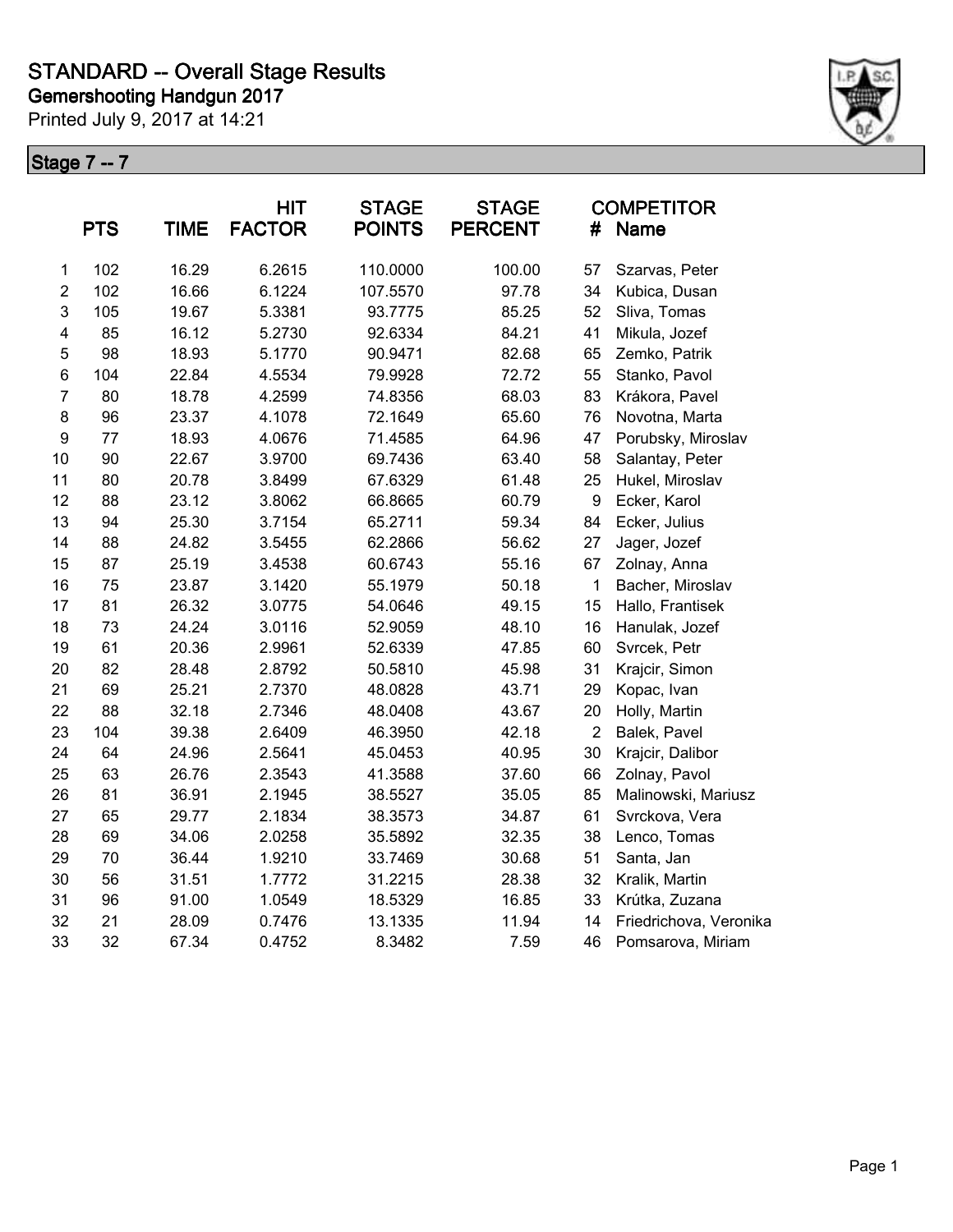Printed July 9, 2017 at 14:21



|                |            |       | <b>HIT</b>    | <b>STAGE</b>  | <b>STAGE</b>   |    | <b>COMPETITOR</b>   |
|----------------|------------|-------|---------------|---------------|----------------|----|---------------------|
|                | <b>PTS</b> | TIME  | <b>FACTOR</b> | <b>POINTS</b> | <b>PERCENT</b> | #  | <b>Name</b>         |
| 1              | 98         | 14.45 | 6.7820        | 110.0000      | 100.00         | 10 | Fedor, Marian       |
| $\overline{2}$ | 102        | 16.58 | 6.1520        | 99.7815       | 90.71          | 22 | Hos, Ivan           |
| 3              | 104        | 18.41 | 5.6491        | 91.6250       | 83.30          | 81 | Tistan, Martin      |
| 4              | 90         | 16.12 | 5.5831        | 90.5549       | 82.32          | 23 | Hrnciarik, Andrej   |
| 5              | 96         | 18.86 | 5.0901        | 82.5589       | 75.05          | 7  | Drimaj, Peter       |
| 6              | 90         | 17.91 | 5.0251        | 81.5045       | 74.09          | 72 | Bulko, Peter        |
| $\overline{7}$ | 98         | 20.32 | 4.8228        | 78.2234       | 71.11          | 50 | Santa, Tomas        |
| 8              | 92         | 19.87 | 4.6301        | 75.0973       | 68.27          | 39 | Likavec, Martin     |
| 9              | 98         | 21.79 | 4.4975        | 72.9463       | 66.31          | 17 | Harsanyi, Andrej    |
| 10             | 94         | 21.01 | 4.4741        | 72.5665       | 65.97          | 71 | Potocek, Branislav  |
| 11             | 87         | 19.56 | 4.4479        | 72.1414       | 65.58          | 75 | Blaha, Frantisek    |
| 12             | 102        | 23.38 | 4.3627        | 70.7604       | 64.33          | 59 | Svider, Michal      |
| 13             | 98         | 23.06 | 4.2498        | 68.9289       | 62.66          | 80 | Mindek, Martin      |
| 14             | 94         | 22.37 | 4.2021        | 68.1548       | 61.96          | 78 | Gahir, Marek        |
| 15             | 78         | 20.89 | 3.7338        | 60.5607       | 55.06          | 69 | Varos, Peter        |
| 16             | 81         | 22.18 | 3.6519        | 59.2322       | 53.85          | 4  | Bertoli, Jan        |
| 17             | 96         | 27.03 | 3.5516        | 57.6049       | 52.37          | 18 | Hatar, Jakub        |
| 18             | 98         | 27.67 | 3.5417        | 57.4449       | 52.22          | 79 | Gahir jr, Marek     |
| 19             | 96         | 28.02 | 3.4261        | 55.5696       | 50.52          | 36 | Lazorik, Maros      |
| 20             | 75         | 23.55 | 3.1847        | 51.6541       | 46.96          | 26 | Chlebovcova, Zuzana |
| 21             | 96         | 32.59 | 2.9457        | 47.7773       | 43.43          | 5  | Bopkova, Eniko      |
| 22             | 73         | 28.06 | 2.6016        | 42.1958       | 38.36          | 73 | Kmeto, Marian       |
| 23             | 62         | 26.62 | 2.3291        | 37.7762       | 34.34          | 74 | Urban, Peter        |
| 24             | 79         | 48.34 | 1.6343        | 26.5067       | 24.10          | 64 | Vitkova, Sandra     |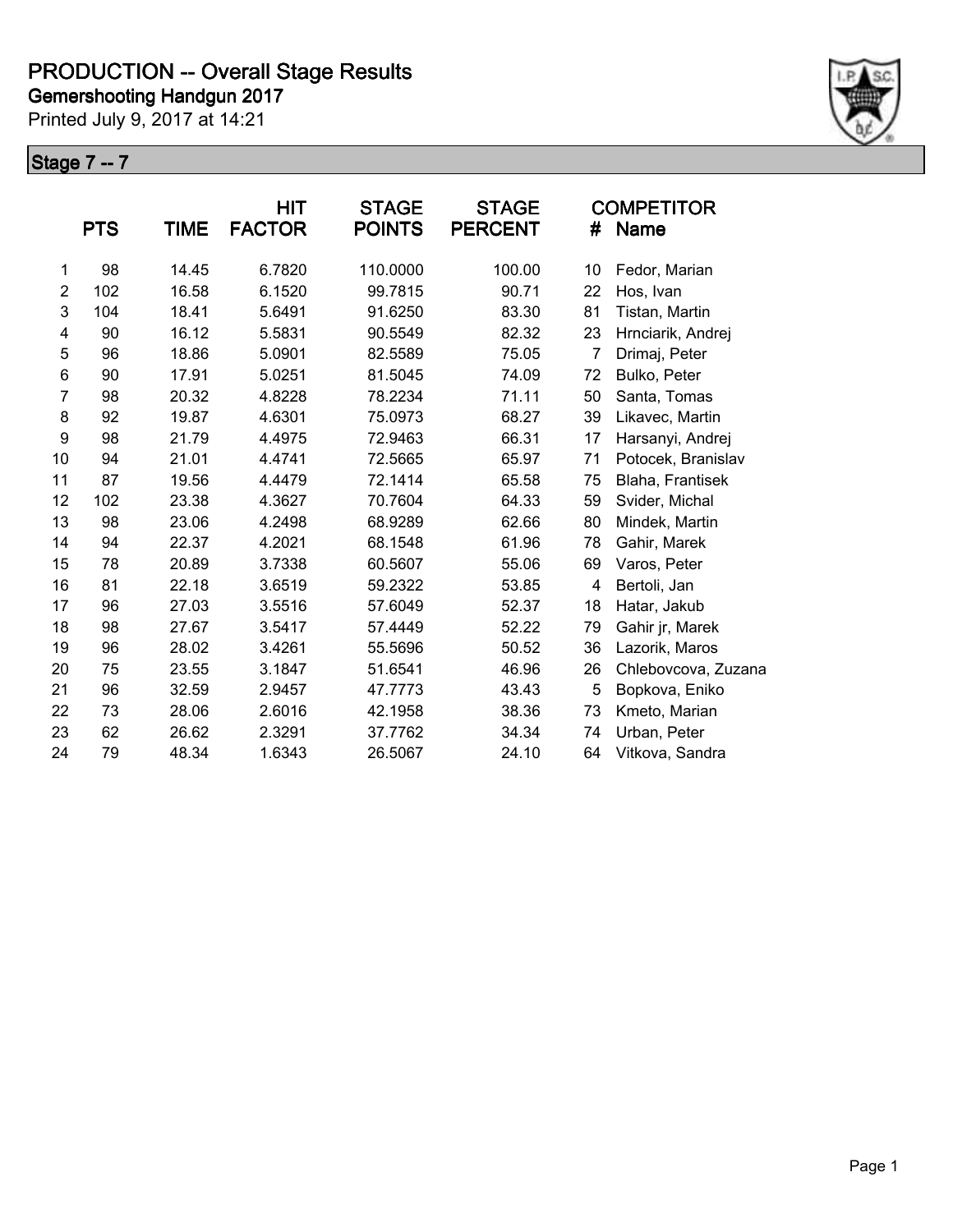|               | <b>PTS</b> |       | HIT<br>TIME FACTOR | <b>STAGE</b> | <b>STAGE</b><br>POINTS PERCENT | <b>COMPETITOR</b><br>$#$ Name |
|---------------|------------|-------|--------------------|--------------|--------------------------------|-------------------------------|
|               | 92         | 18.75 | 4.9067             | 110.0000     | 100.00                         | 40 Miglecz, Gyula             |
| $\mathcal{P}$ | 72         | 23.03 | 3.1264             | 70.0882      | 63.72                          | 53 Slovacek, Pavel            |